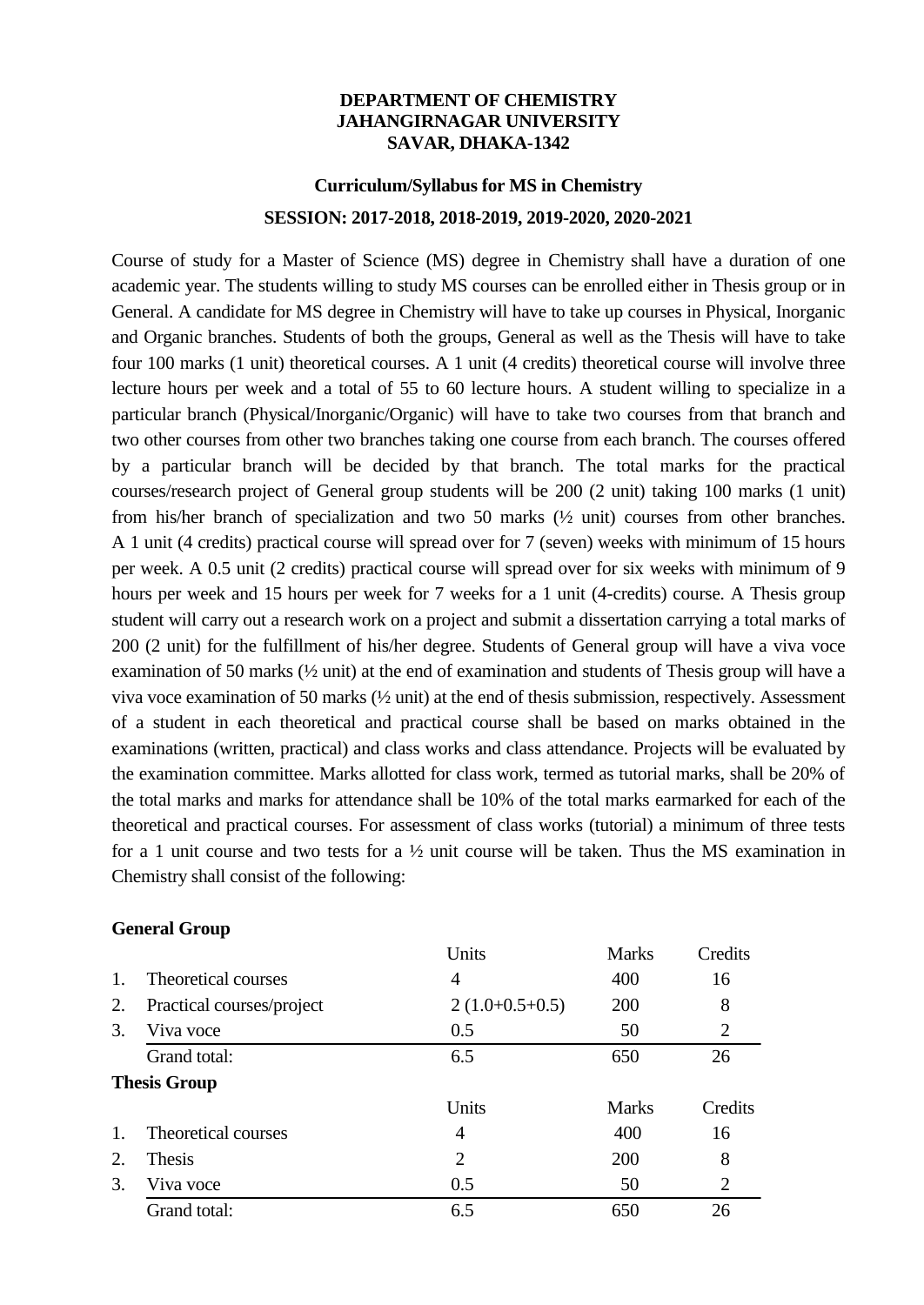The following courses will be offered for the degree of MS in Chemistry:

# **A. Physical Chemistry branch**

|    | Theoretical                             |                                                       |       |              |                |
|----|-----------------------------------------|-------------------------------------------------------|-------|--------------|----------------|
|    | Course No.                              | Title of the course                                   | Units | <b>Marks</b> | <b>Credits</b> |
|    | Chem $510F$                             | <b>Biophysical Chemistry</b>                          |       | 100          | 4              |
|    | Chem $511F$                             | Photochemistry and Atmospheric Chemistry              |       | 100          | 4              |
|    | Chem 512F                               | Electrochemistry and Aquatic Chemistry                |       | 100          | 4              |
|    | Chem 513F                               | Advanced Chemical Thermodynamics & Kinetics           | 1     | 100          | 4              |
|    | Chem. $514F$                            | <b>Advanced Polymer Chemistry</b>                     |       | 100          | $\overline{4}$ |
|    | <b>Practical</b>                        |                                                       |       |              |                |
|    |                                         | Chem 516LF Advanced Experiments in Physical Chemistry | 1.0   | 100          | 4              |
|    |                                         | Chem 517LH Advanced Experiments in Physical Chemistry | 0.5   | 50           | $\mathcal{D}$  |
| В. |                                         | <b>Inorganic Chemistry branch</b>                     |       |              |                |
|    | <b>Theoretical</b><br><b>Course No.</b> | Title of the course                                   | Units | <b>Marks</b> | Credits        |

| COUFSE IND.      | <b>THE OF THE COULSE</b>                                    | UNIUS | <b>NIAFKS</b> | <b>Ureans</b> |
|------------------|-------------------------------------------------------------|-------|---------------|---------------|
| Chem 520F        | <b>Material Science</b>                                     |       | 100           | 4             |
| Chem $521F$      | Advanced Co-ordination Chemistry and                        |       | 100           | 4             |
|                  | <b>Reaction Mechanisms</b>                                  |       |               |               |
| Chem 522F        | <b>Advanced Organometallic Chemistry</b>                    |       | 100           | 4             |
| Chem $523F$      | Bio-inorganic Chemistry                                     |       | 100           | 4             |
| Chem 524F        | <b>Advanced Analytical Chemistry</b>                        |       | 100           | 4             |
| Chem 525F        | Advanced Environmental Chemistry.                           |       | 100           |               |
| <b>Practical</b> |                                                             |       |               |               |
|                  | Chem 526LF Advanced Inorganic Lab: Synthesis, Structure and |       |               |               |
|                  | <b>Chemical Analysis of Inorganic Compounds</b>             |       | 100           |               |
|                  | Chem 527LH Advanced Inorganic Lab: Synthesis, Structure and |       |               |               |
|                  | <b>Chemical Analysis of Inorganic Compounds</b>             | 0.5   | 50            | 2             |

# **C. Organic Chemistry branch**

|    | <b>Theoretical</b>                    |                                                                                          |              |              |                             |
|----|---------------------------------------|------------------------------------------------------------------------------------------|--------------|--------------|-----------------------------|
|    | Course No.                            | Title of the course                                                                      | <b>Units</b> | <b>Marks</b> | <b>Credits</b>              |
|    | Chem 530F                             | <b>Advanced Spectroscopy</b>                                                             |              | 100          | 4                           |
|    | Chem $531F$                           | <b>Medicinal Chemistry</b>                                                               |              | 100          | $\overline{4}$              |
|    | Chem 532F                             | <b>Chemistry of Natural Products</b>                                                     |              | 100          | $\overline{4}$              |
|    | Chem 533F                             | Organic Synthesis                                                                        |              | 100          | $\overline{4}$              |
|    | Chem 534F                             | Food Chemistry                                                                           |              | 100          | $\overline{4}$              |
|    | Chem 535F                             | <b>Fragrance Chemistry</b>                                                               |              | 100          | 4                           |
|    | <b>Practical</b>                      |                                                                                          |              |              |                             |
|    | Chem 536LF                            | Separation by chemical and Chromatographic<br>methods and Multistep Synthesis            | 1            | 100          | 4                           |
|    |                                       | Chem 537LH Separation by chemical and Chromatographic<br>methods and Multistep Synthesis | 0.5          | 50           | $\mathcal{D}_{\mathcal{L}}$ |
| D. | Viva voce                             |                                                                                          |              |              |                             |
|    |                                       | Chem 580VH Viva voce for general group                                                   | 0.5          | 50           | 2                           |
|    | Chem 585VH Viva voce for thesis group |                                                                                          |              | 50           | 2                           |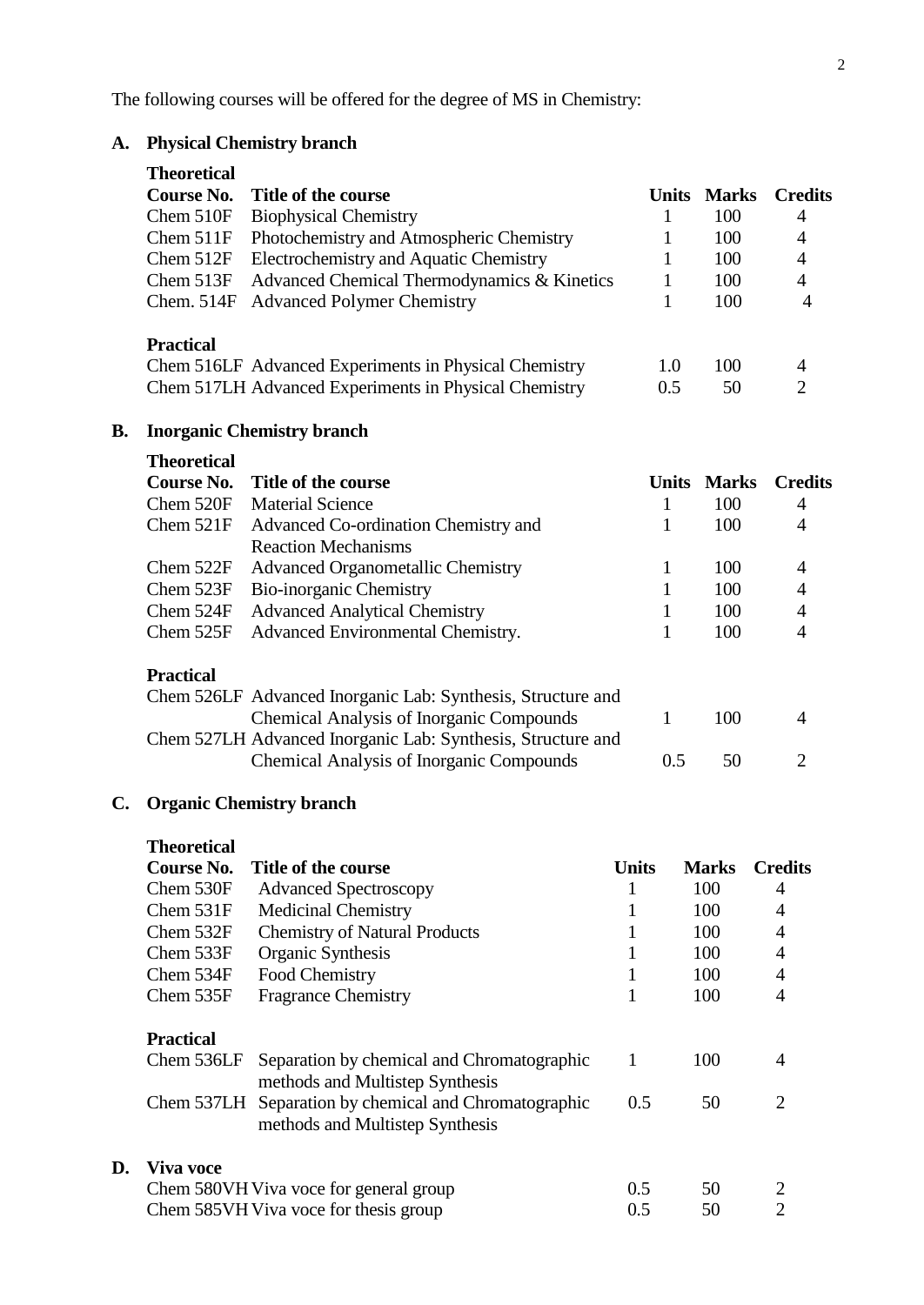#### **Course No. Chem. 510F 1 Unit, 4 Credits Biophysical Chemistry** 70+20+10=100 Marks

#### **Learning Objectives**

The learning objectives of this course are to promote student knowledge in biophysical chemistry and related fields in order to

- address molecular views of solutions, ionic activity, colligative properties, solution thermodynamics, solubility, partition coefficient
- know ligand-macromolecule binding equilibrium, bioenergetics, glycolysis, electrochemistry involved in biological oxidation, pH of blood
- deal with enzyme kinetics, allosteric interactions, kinetics of bacterial growth, pharmacokinetics, membranes and surfaces in biological systems
- focus on protein stability, DNA fingerprinting and biophysical effects of radiation.

#### **Course Content**

1. Solutions: A molecular view of the solution process, Nonelectrolyte solution: Partial molar quantities; The thermodynamics of mixing, Real solutions; Electrolyte solution, Thermodynamics of ions in solution, Ionic activity; Debye-Huckel theory of electrolytes: The salting-in and saltingout effects, Colligative properties of electrolytic solutions: Effect of solute change, Donnan effect; Factors influencing solubility, Hydration and salvation, Structure breaker and structure makers, Hydrophobic hydration, Effects of additives, pH and ionization on solubility, The solubility parameter, Partitioning, Biological activity and partition coefficient.

2. (a) Chemical equilibrium: Binding of ligands and metal ions to macromolecules; one binding site per macromolecule, n equivalent binding sites per macromolecule, The direct plot, the double reciprocal plot and the Scatchard plot, Equilibrium dialysis; (b) Bioenergetics : The standard states in biochemistry, ATP-The currency of energy, Principles of coupled reactions, Glycolysis,, Limitations of thermodynamics.

3. Electrochemistry: (a) Biological oxidation: Chemiosmotic theory of oxidative phosphorylation, Membrane potential, The action potential; (b) Acids and Bases: Amino acids: dissociation of amino acids, isoelectric point, Buffer solutions; Effect of ionic strength and temperature on buffer solution, Maintaining the pH of blood.

4. (a) Enzyme kinetics: Enzyme catalysis, Equation of enzyme kinetics, Michaelis-Menten kinetics, Steady state kinetics, significance of  $K_m$  and  $V_{max}$ , Chymotrypsin: A case study, multisubstrate system: sequential mechanism, the non-sequential mechanism; Enzyme inhibition: Reversible inhibition, Irreversible inhibition; (b) Allosteric interactions: Immobilized enzyme, oxygen binding to myoglobin and hemoglobin, Hill equation, Concerted model, Sequential model, Conformational changes in hemoglobin induced by oxygen bonding. pH effects on enzyme kinetics; (c) Kinetics of bacterial growth: The Experimental, Lag and Stationary phase. Pharmacokinetics;Time course of drug action; Intake and Elimination of drugs, Theories of drugeffect connection.

5. Membranes and Surfaces in Biological Systems: Biological membranes, Membrane Transport; Simple diffusion, Fascilated diffusion and active transport, Surfactants: Amphipathic compounds. Surface and interfacial properties of surfactants; Gibbs adsorption equation, Application of Gibbs equation to surfactant solutions. Micellisation, Factors affecting critical micelle concentration; Solubilization; Factors affecting solubilization; The structure and properties of water, Hydrophobic interaction, Protein stability, Denaturation, DNA fingerprinting, Biophysical effects of radiation.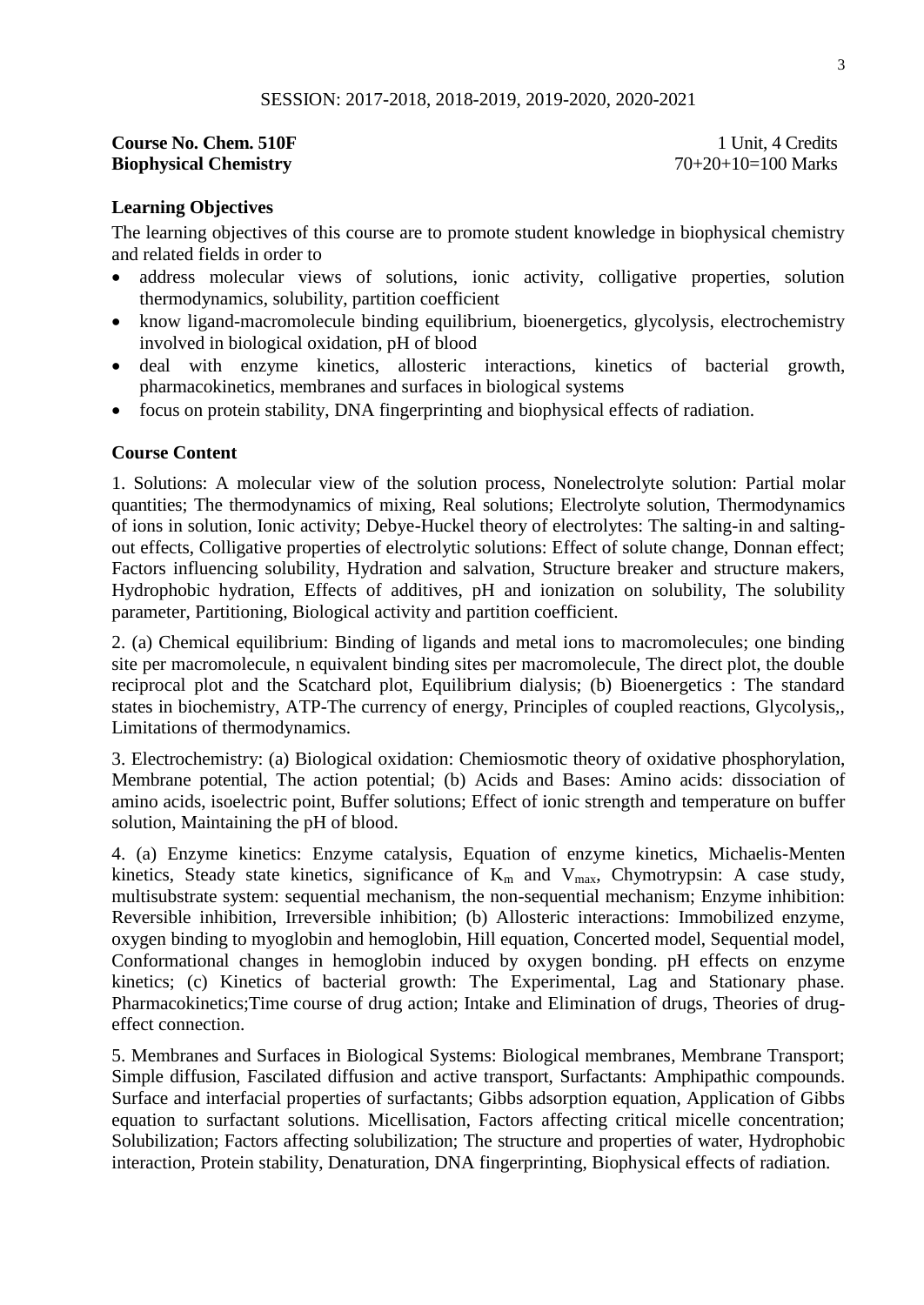## **Learning Outcomes**

Upon completion of this course, the student should be able to

- understand the molecular view of the solution process, solutions of nonelectrolyte and electrolyte, colligative properties, solution thermodynamics, solubility, biological activity and partition coefficient
- realize the binding sites of macromolecule, ligand-macromolecule binding equilibrium, equilibrium dialysis, ATP-The currency of energy, principles of coupled reactions, glycolysis and limitations of thermodynamics
- understand biological oxidation, membrane potential, dissociation of amino acids, maintaining the pH of blood
- understand Michaelis-Menten kinetics, steady state kinetics, significance of kinetic parameters, oxygen binding to myoglobin and hemoglobin and its conformational changes, kinetics of bacterial growth, kinetics of drug actions
- explain membranes and surfaces in biological systems, diffusion, active transport, surfactants and its applications, critical micelle concentration (CMC), solubilization, protein stability, DNA fingerprinting and biological effects of radiation
- interpret data for CMC, surface excess, solubility parameter, binding parameters and thermodynamics of biological processes.

#### **Suggested Readings**

- 1. Physical Chemistry for the Chemical and Biological sciences, Raymond Chang, University Science Books.
- 2 Bioenergetics, A. L. Lehninger, W. A. Benjamin, N. Y.
- 3. Principles of Biochemistry, A. L. Lehninger, D. L. Nelson & Michael M. Cox, CBS Publishers and Distributors.
- 4. Biophysical Chemistry, P. R. Bergethon & F. R. Simons, Springer Verlag N. Y.
- 5. Physical Biochemistry, Kensal Edward von Halde, Prentice-Hall, N. J.
- 6. Lippincott"s Illustrated Reviews Biochemistry, P. C. Change, R. A. Hervey, F. Velle & M. Cooper, Lippincutt Williams & Wilkins, A Wolter Kluwer Co.
- 7. Physical Pharmacy, Alfred Martin, B. I. Waverly Pvt Ltd.

#### SESSION: 2017-2018, 2018-2019, 2019-2020, 2020-2021

#### **Course No. Chem. 511F 1 Unit, 4 Credits Photochemistry and Atmospheric Chemistry** 70+20+10=100 Marks

#### **Learning Objectives**

The learning objectives of this course are to

- impart knowledge on the basics of photochemistry and
- teach how to apply these concepts to atmospheric processes.

#### **Course Content**

1. Photochemistry of molecules: (a) Term symbol for molecules; Selection rules; Electronic, vibrational and rotational energies; Potential energy curves for iodine molecule; Shapes of absorption band; Frank-condon curves for oxygen molecule; Crossing of potential energy surface; Reaction paths for electronically excited simple molecule; Photochemistry of  $O_2$  and  $O_3$ . (b) Notation for excited states of organic molecules; Types of electronic transitions; Molecular orbitals and energy levels in formaldehyde; Photophysical processes of polyatomic molecules; Jablonski diagram of photophysical transitions.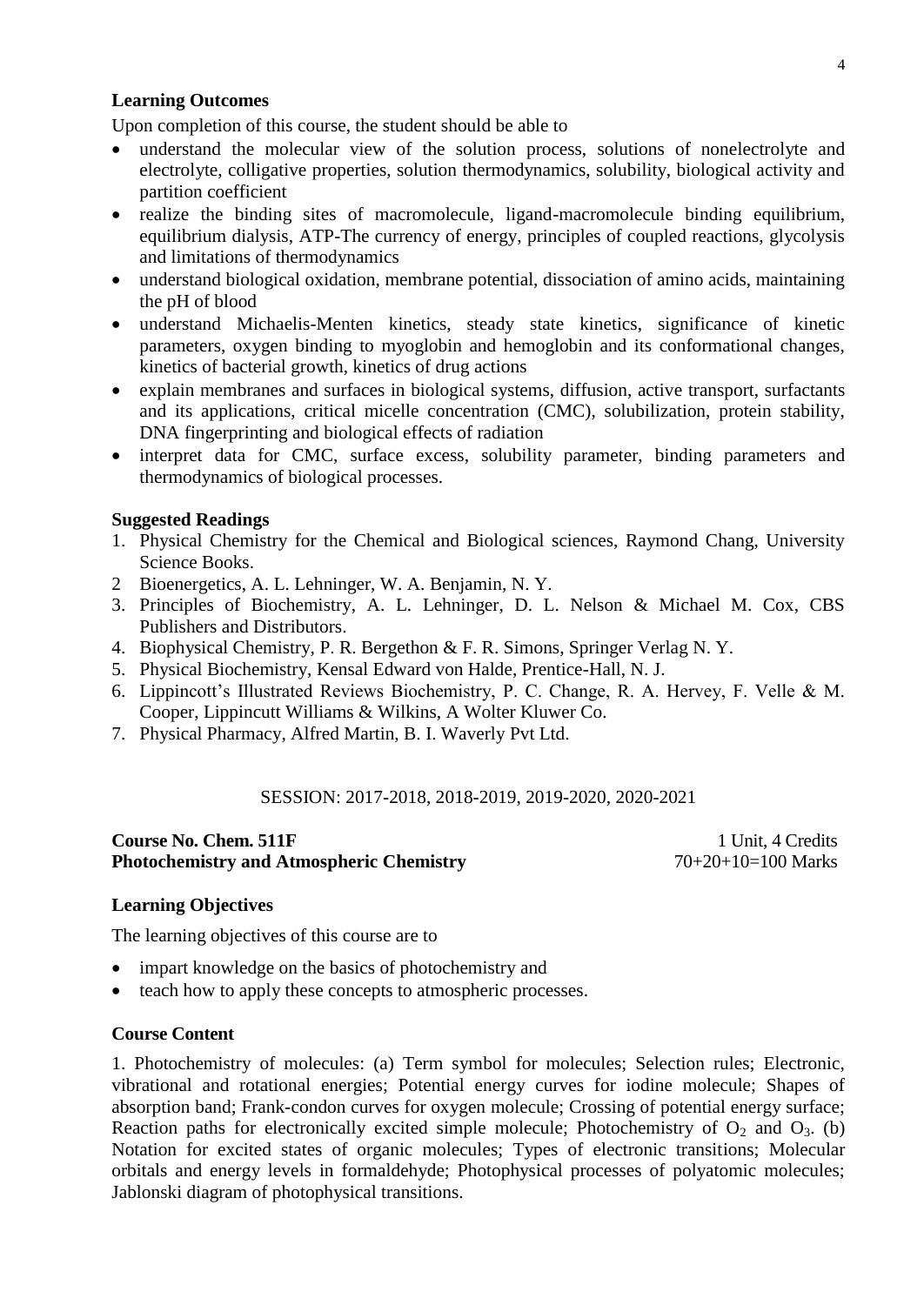2. Photophysical process: (a) Photophysical kinetics of unimolecular processes; State diagrams; Delayed fluorescence. (b) Photophysical kinetics of bimolecular processes; Kinetic collisions and optical collisions; Bimolecular collisions in gases and vapours; Collisions in solutions; Kinetics of collisional quenching: Stern-Volmer equation; Deviations from Stern-Volmer equation.

3. Photochemical primary processes: Classification of photochemical reactions; Rate constants and lifetimes of reactive energy states – Determination of rate constants of reactions; Types of photochemical reactions: Photodissociation – Gas phase photolysis, Atmospheric photochemistry, Photochemical formation of smog, Mercury photosensitized reactions.

4. Rates and mechanisms of gas-phase reactions: Regions and characteristics of the atmosphere; Reactions in irradiated organic- $NO<sub>x</sub>$ -air mixtures: sources of oxidants in the troposphere; Lifetime of typical organics; Reactions of alkanes, alkyl  $(R)$ , alkylperoxy  $(RO<sub>2</sub>)$ , and alkoxy  $(RO)$  radicals; Alkenes; Simple aromatic hydrocarbons; Oxygen- and Nitrogen containing organics; Chemistry of remote regions.

5. Chemistry of the stratosphere: Overview of the chemistry of the stratosphere and global climate change; Statosphere-troposphere exchange (STE); Chapman cycle and  $NO<sub>x</sub>$  chemistry; Chlorofluorocarbons: Lifetimes and atmospheric fates of CFCs; Gas-phase chemistry in the stratosphere; Antractic "ozone hole", Polar stratospheric clouds.

6. Chemistry of the troposphere: Overview of the air pollution and chemistry of troposphere; Sources, sinks and transport; Dry and wet deposition; The boundary layer; Transport in troposphere; Oxidation and transformation: Photochemical chain initiation, Oxidation steps, Tropospheric ozone production, The importance of  $NO_x$ , The reaction  $OH + CO$ , The nitrate radical, Reactions with ozone; Compounds of sulphur.

## **Learning Outcomes**

Upon completion of this course, the student will be able to

- describe the term symbols for molecules, selection rules, potential energy curves
- explain the photophysical kinetics of unimolecular and bimolecular processes, kinetics of collisional quenching
- discuss the photochemical primary processes and photodissociation
- understand the rates and mechanism of reactions of alkanes, alkyl, alkylperoxy and also alkoxy radicals
- explain the chemistry of stratosphere and global climate change, Antarctic "ozone hole"
- discuss the chemistry of troposphere and air pollution, tropospheric ozone production.

- 1. Fundamentals of Photochemistry, K. K. Rohatgi-Mukherjee, Wiley Eastern Ltd.
- 2. Photochemistry, Jack G. Calvert and James N. Pitts, Jr., John Wiley and Sons, Inc.
- 3. Upper and Lower Atmosphere, Barbara J. Finlayson-Pitts and James N. Pitts, Jr., Academic Press.
- 4. Chemistry of Atmosphere, Richard P. Wayne, Oxford University Press.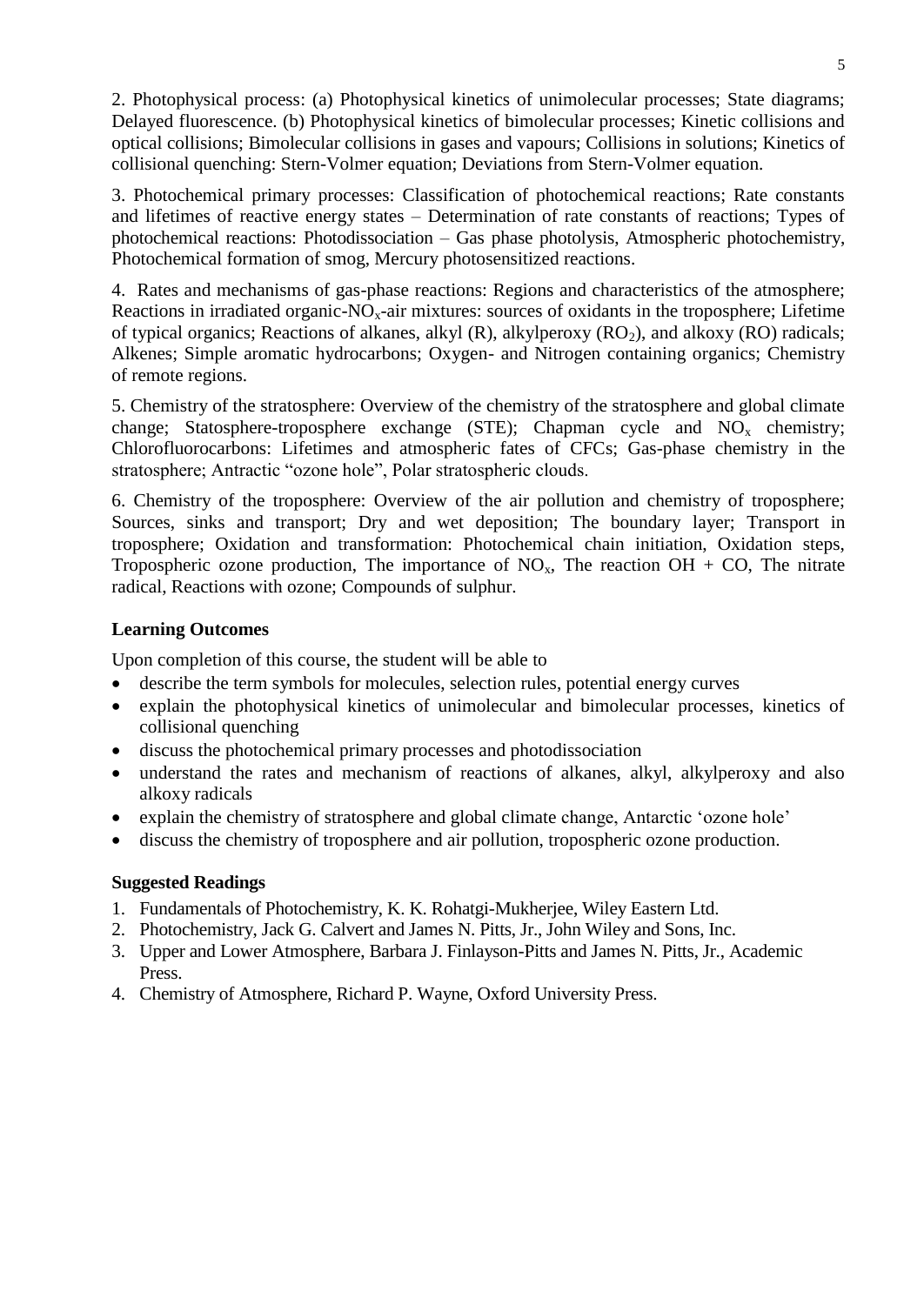# **Course No. Chem. 512F** 1 Unit, 4 Credits Electrochemistry and Aquatic Chemistry 70+20+10=100 Marks

# **Learning Objectives**

The learning objectives of this course are to

• acquire the knowledge on electrochemistry as well as aquatic chemistry

#### **Course Content**

1. Atmosphere-water interaction: Gas-water partitioning: Henry"s law, gas-water equilibria in closed and open systems, washout of pollutants from the atmosphere, fog, aerosols, acid rain, the volatility of organic substances, gas transfer across water-gas interface.

2. Metal ions in aqueous solution: Ion pairs and complexes, interaction of metal ions with particles, chemical speciation, protons and metal ions, hydrolysis of metal ions, stability of hydrolysis species, chelates: the chelate effects; metal-ion buffers, metal-carbon compounds, conditional constants.

3. Trace metals: cycling, regulation and biological role: Global cycling of metals, metal speciation in natural water, analytical approaches to metal speciation, analytical difficulties, bioavailability and toxicity.

4. Interaction between ions and ionic equilibria: The nature of electrolytes, ion-ion and ionsolvent interaction, dissolution, solvation and heats of solution, chemical and electrochemical potential, efficiency of buffer system, functioning of indicators.

5. Interfacial phenomena: The interphase between conducting phases, electrode double layer, polarized and nonpolarized electrodes, variation of charge with applied potential at a mercury/solution interface, specific adsorption, distribution of charge according to Helmholtz, Gouy & Chapman, and Stern.

6. Applications of electrochemical techniques: (i) Potentiometric methods: ion-selective electrodes, ion-selective microelectrodes, application of ion-selective electrodes to aquatic system. (ii) Voltammetric methods: fundamentals, pulse and stripping techniques, voltammetric methods with microelectrodes, application of voltammetric methods in speciation studies, microelectrodes, chemically modified microelectrodes: gas-sensing electrodes, enzyme electrodes, etc.

7. The exploitation of electrode processes: Corrosion prevention, electrocatalysis and electrosynthesis; electrochemical processes as sources of energy (i) primary cells, (ii) secondary cells & (iii) fuel cells.

#### **Learning Outcomes**

Upon successful completion of the course, the students should be able to

- analyze gas-water equilibria in closed and open systems
- explain the interaction of metal ions with particles  $\&$  metal speciation
- describe trace metals: cycling regulation and biological role
- discuss interfacial phenomena
- understand various electrochemical methods such as potentiometry & voltammetry and various electrochemical processes such as corrosion, electrocatalysis, electrosynthesis, etc.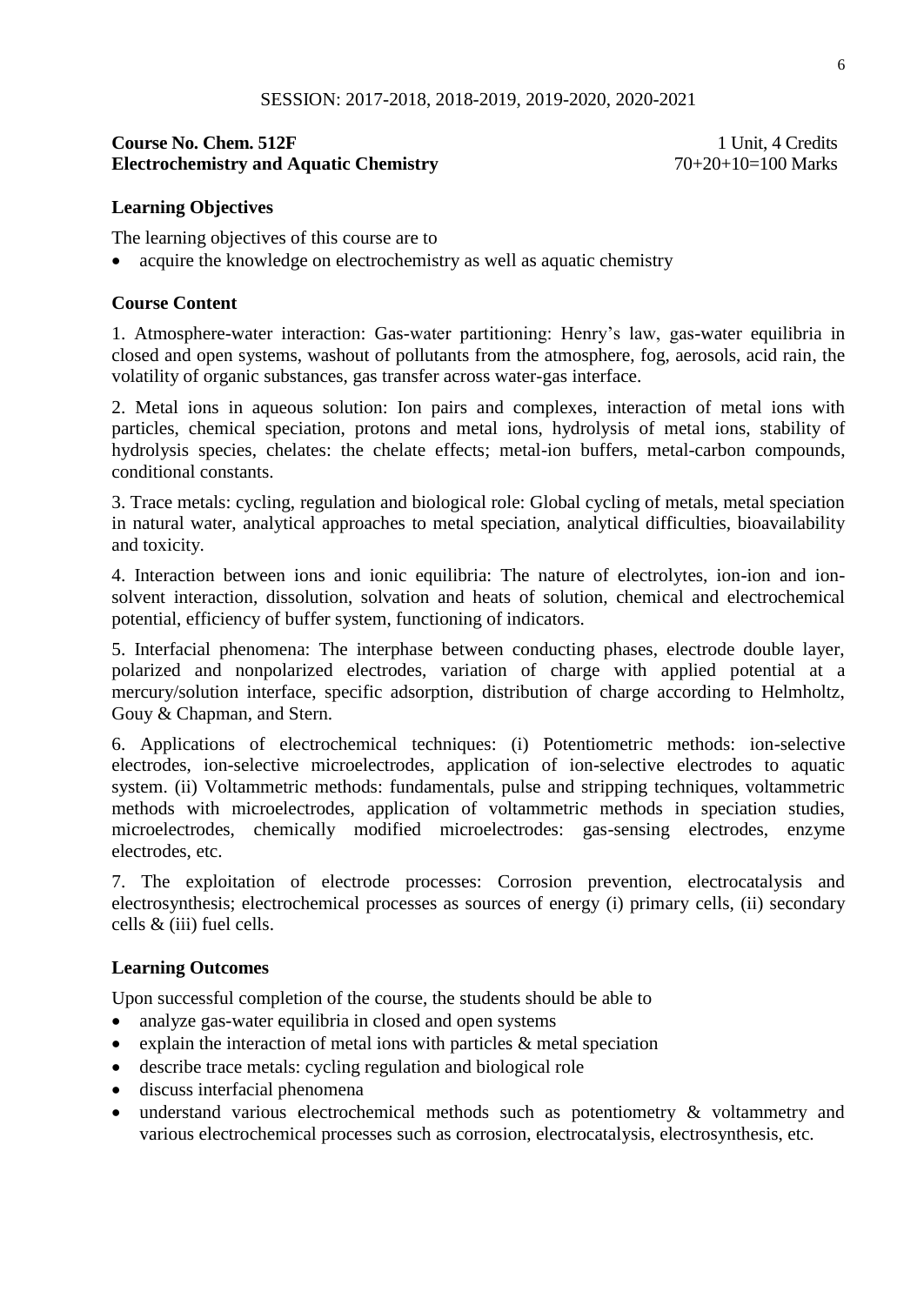#### **Suggested Readings**

- 1. Principles and Applications of Electrochemistry, D. R. Crow (4<sup>th</sup> edition).
- 2. Introduction to Electrochemistry, J. O"M. Bockriz and A. K. N. Reddy.
- 3. Aquatic Chemistry: Chemical Equilibria and Rates in Natural waters, Werner Stumm and James J. Morgan  $(3<sup>rd</sup>$  edition).
- 4. Metal Speciation and Bioavailability in Aquatic Systems, Andre Tessier and David R. Turner  $(1<sup>st</sup> edition).$

#### SESSION: 2017-2018, 2018-2019, 2019-2020, 2020-2021

#### **Course No. Chem. 513F** 1 Unit, 4 Credits **Advanced Chemical Thermodynamics & Kinetics** 70+20+10=100 Marks

#### **Learning Objectives**

The main objective of this course is to teach the students acquiring the knowledge on advanced thermodynamics and kinetics including classical & statistical treatment.

#### **Course Content**

1. Molecular basis of entropy-introductory concept, Statistical treatment of entropy: entropy and probability, Boltzmann–Planck equation, significance of thermodynamic probability, estimation of entropy of expansion of ideal gas, statistical calculation of entropy, entropy of monoatomic molecule, polyatomic molecules, comparison of third law and statistical entropies.

2. Free energy: free energy and work function, Work function and free energy relationship, isothermal changes in the work function and free energy, Gibbs-Helmholtz equation, free energy and chemical reactions, determination of free energy from thermal data & third law of thermodynamics, from spectroscopic data and statistical mechanics; Statistical mechanics and thermodynamic functions.

3. Partition function: determination of partition function, applications of partition functions, partition function and equilibrium constant, The free energy functions, statistical weigh and entropy; Quantum Statistics-Farmi-Dirac, Bose-Einstein statistics, comparison of three statistics.

4. Transition state theory: equilibrium hypothesis, statistical mechanics and chemical equilibrium, derivations of rate equation; applications of transition state theory, reactions between atoms and molecules, thermodynamic formulation of transition state theory, assumptions and limitations of CTST, Isotope effect on reaction rates, other theoretical treatment-classical treatment, quantum mechanical treatment and non-equilibrium and statistical mechanism.

5. Reactions on surfaces in the solid state-Adsorption, ideal- & non-ideal adsorption, adsorption with dissociation, competitive adsorption, thermodynamics and statistical mechanics of adsorption, Mechanisms of surface reactions-unimolecular surface reactions, bimolecular surface reactions; Some special types of reactions-parahydrogen conversion, combination and formation of atoms at surfaces, exchange reactions, addition of hydrogen to ethylene; Transition-state theory of surface reactions-rates of chemisorption, rates of desorption, unimolecular & bimolecular surface reactions, comparison of homogeneous and heterogeneous reaction rates; Surface heterogeneity; Rate equation for complex reactions-simultaneous and consecutive reactions, chain reactions, comparison of hydrogen-halogen reactions, steady state treatment, decomposition of inorganic compounds, decomposition of organic compounds, principle of microscopic reversibility and detailed balance, production, determination and estimation of atoms & radicals in reaction systems.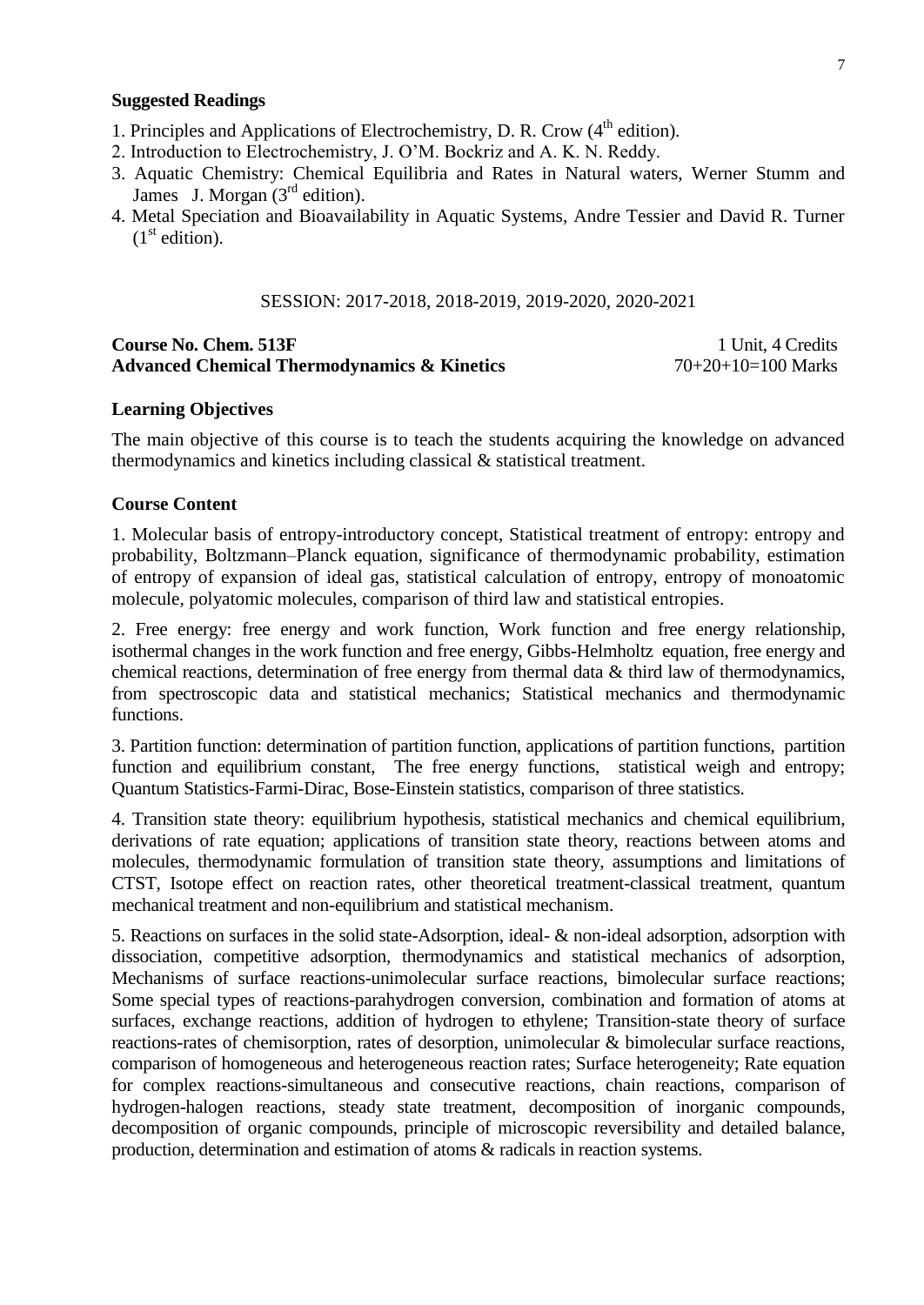6. Homogeneous and heterogeneous catalysis- general catalytic mechanisms, equilibrium treatment, steady-state treatment, activation energies of catalyzed reactions, catalysis by electron and group transfer in solution, acid-base catalysis-mechanism of acid-base catalysis, catalytic activity and acidbase strength, salt effects in acid-base catalysis; catalysis by enzymes-influence of substrate concentration, influence of pH, influence of temperature; enzyme mechanisms, catalysis in gaseous systems, catalysis in chain reactions.

# **Learning Outcomes**

Upon successful completion of the course, the students should be able to

- explain how the statistical mechanics can link microscopic systems with macroscopic systems
- describe the statistical thermodynamics & kinetics
- compute thermodynamic parameters in terms of probability, partition function, etc.
- understand the theories of chemical reaction rates in homogeneous, heterogeneous, solid phase reactions, etc.
- estimate the rates of chemical reactions (catalytic, homogeneous, heterogeneous, biochemical etc.) and study the mechanism of a reaction analyze the basic laws of thermodynamics & kinetics.

# **Suggested Readings**

- 1. Chemical Kinetics 3<sup>rd</sup> edition, K. J. Laidler, McGraw-Hill, New Delhi.
- 2. Thermodynamics for Chemists, Samuel Glasstone, East-West edition, New Delhi.
- 3. Theoretical Chemistry, Samuel Glasstone, Fourteenth printing, Princetone, New Jersy.
- 4. Advanced Physical Chemistry, Gurdeep Raj, GOEL Publishing House, Meerul, India.
- 5. Advanced Concepts in physical Chemistry, E. D. Kaufmann.
- 6. Reaction Kinetics, M. J. Pilling and P. W. Seakins Oxford Science Publications.

# SESSION: 2017-2018, 2018-2019, 2019-2020, 2020-2021

# **Course No. Chem. 514F 1 Unit, 4 Credits** Advanced Polymer Chemistry 70+20+10=100 Marks

# **Learning Objectives**

The learning objective of this course is to

 provide a general understanding of the advanced topics in polymer chemistry and how to apply the concepts in polymer industries.

# **Course Content**

1. Polymer synthesis: Step-growth polymerization: molecular weight in a step-growth polymerization, step-growth polymerization kinetics; Chain-growth polymerization: free-radical polymerization and copolymerization, ionic polymerization and copolymerization, coordination polymerization; Polymerization techniques: bulk polymerization, solution polymerization, suspension polymerization, emulsion polymerization, solid-state, gas-phase, and plasma polymerization, polymerization in supercritical fluids; Reactions of synthetic polymers: chemical modification, preparation of polymer derivatives.

2. Conformation, solutions, and molecular weight: Polymer conformation and chair dimensions; Thermodynamics of polymer solutions: the Flory-Huggins theory, Flory-Krigbaum and modified Flory-Huggins theory, Equation-of-state theories, phase equilibria, determination of interaction parameter, predictions of solubilities; Measurement of molecular weight: osmometry, lightscattering method, intrinsic viscosity measurements, gel-permeation chromatography.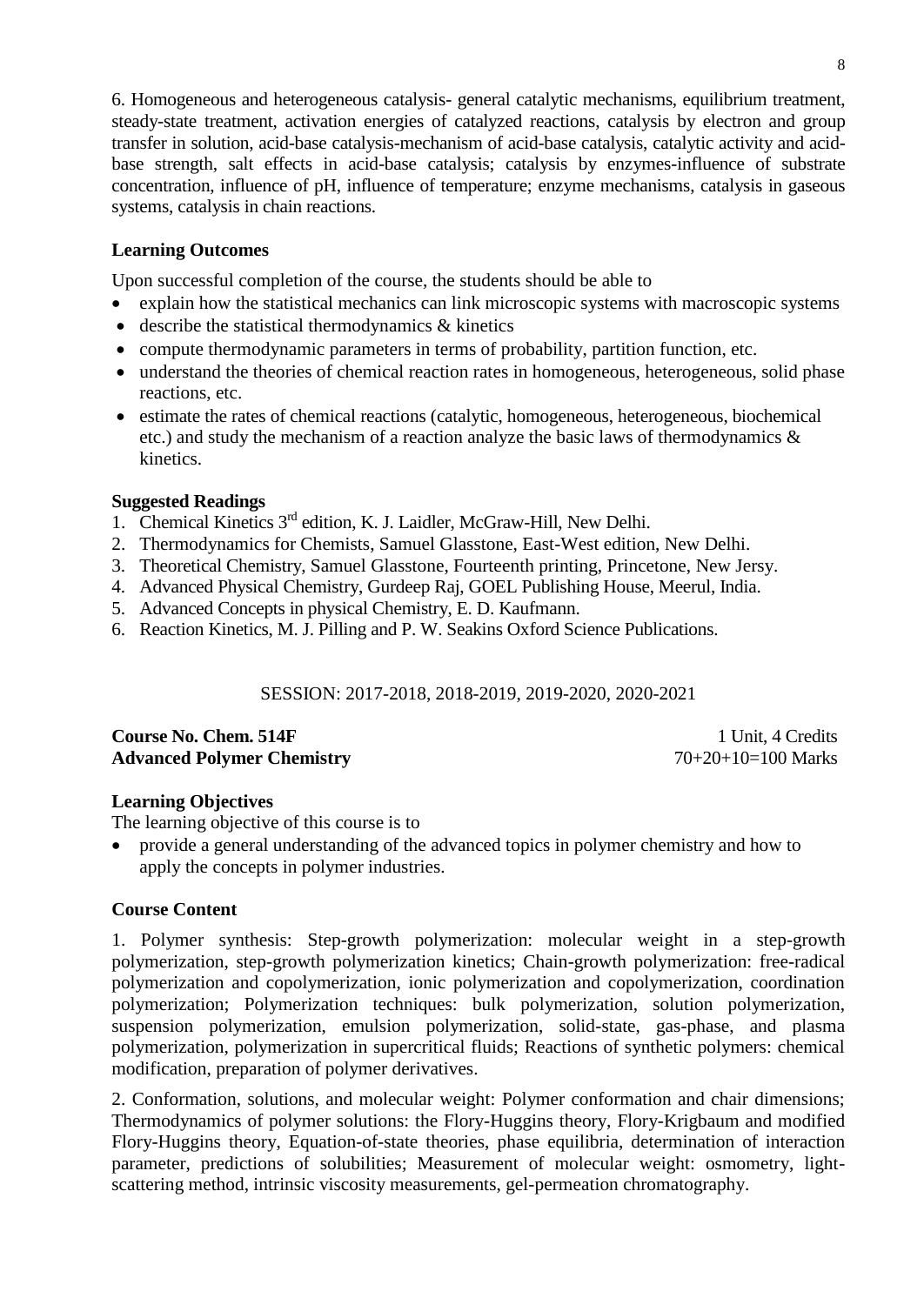3. Solid-state properties: Amorphous state: chain entanglements and repetition, the glass transition, secondary-relaxation processes; Crystalline state: ordering of polymer chains, crystalline-melting temperature, crystallization kinetics, techniques to determine crystallinity; Thermal transitions and properties: fundamental thermodynamic relationships, measurement techniques, structure-property relationships, effect of molecular weight, composition, and pressure on  $T_g$ ; Mechanical properties: mechanisms of deformation, methods of testing.

4. Viscoelasticity and rubber elasticity: Introduction to viscoelasticity: dynamic-mechanical analysis, mechanical models of viscoelastic behaviour, viscoelastic properties of polymer solutions and melts, dielectric analysis, dynamic calorimetry, time-temperature superposition, Boltzmann superposition principle, interrelationships between transient and dynamic processes; Introduction to rubber elasticity: thermodynamics, statistical theory, phenomenological model, recent developments.

5. Polymer degradation and the environment: Polymer degradation and stability: thermal degradation, oxidative and UV stability, chemical and hydrolytic stability, effects of radiation, mechanodegradation; Management of plastics in the environment: recycling, incineration, biodegradation.

6. Additives, blends, and composites: Additives: plasticizers, fillers and reinforcements, other important additives; Polymer blends and interpenetrating networks: polymer blends, toughened plastics and phase-separated blends, interpenetrating network; Introduction to polymer composites: mechanical properties, composite fabrication.

7. Biopolymers, natural polymers, and fibers: Biopolymers and other naturally occurring polymers: Protiens, polynucleotides, polysaccharides, naturally occurring elastomers; Fibers: natural and synthetic fibers, cellulosics, noncellulosics; Fiber-spinning operations.

#### **Learning Outcomes**

Upon completion of this course, the student will be able to

- describe the different polymerization processes, polymerization techniques
- explain the thermodynamics of polymer solutions and methods for the determination of molecular weights
- identify amorphous and crystalline state, and mechanical properties
- discuss viscoelasticity and rubber elasticity
- understand stability, degradation and recycling
- explain the preparation and properties of additives, blends, and composites
- identify the structure and properties of biopolymers, natural polymers and fibres.

- 1. Textbook of Polymer Science, Padmal L. Nayak, S. Lenka.
- 2. Polymer Science, V. R. Gowarker, N. V. Viswanathan and Jayadev Sreadhar.
- 3. Introduction to Polymer Chemistry (International Student Editions), R. B. Seymour.
- 4. Polymer Chemistry, M. G. Arora, M. Singh.
- 5. Text Book of Polymer Science (Willey), Fred W. Billmeyer.
- 6. Introductory Polymer Chemistry, G. S. Misra, Wiley Eastern Limited, India.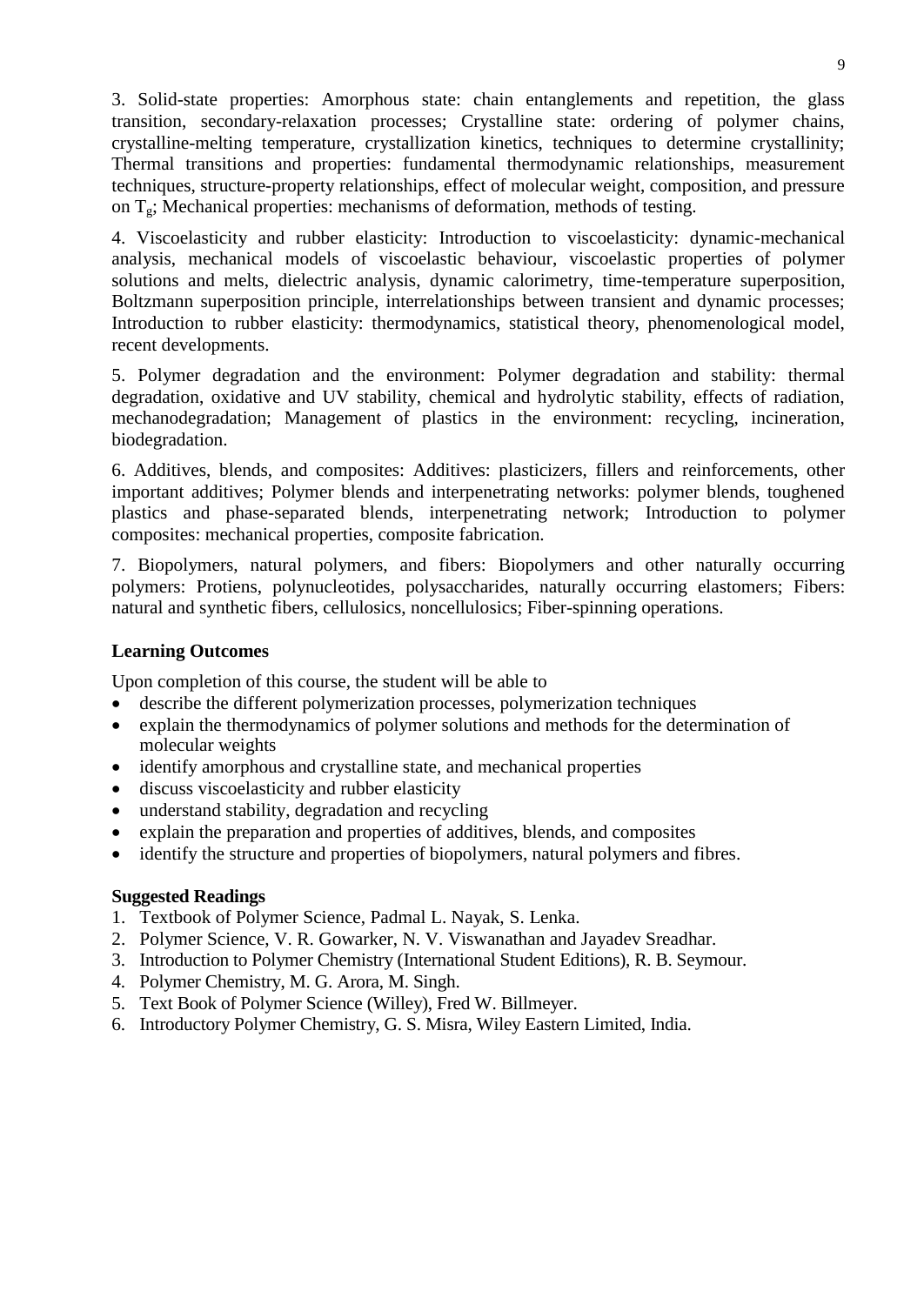# **Course Chem. 516LF** 1 Unit, 4 Credits **Course Chem. 517LH** ½ Unit, 2 Credits **Advanced Experiments in Physical Chemistry/Laboratory Project** 35+10+5=50 Marks

## **Learning Objectives**

Learning objectives of this course are to

- acquaint students with some experimental techniques
- impart students skill in using industry based laboratory equipments
- carry out industrial problem based experiment.

## **Course Content**

- 1. To determine the degree of dissociation of the given acid samples by conductometric method.
- 2. To determine the equivalent conductance of the given strong electrolyte and hence examine the validity of Onsager equation.
- 3. To investigate the reaction between potassium persulphate and potassium iodide by colorimetric measurements.
- 4. Potentiometric titration of phosphoric acid and calculation of the dissociation constant.
- 5. To determine thermodynamic quantity from e.m.f. measurement.
- 6. Influence of temperature on the viscosity of a pure liquid and determination of the activation energy of viscous flow.
- 7 To study the effect of concentration and ionic strength on the viscosity glycerol solution and determination of the radius of glycerol molecule.
- 8. Determination of molecular weight of a polymer from viscosity measurement.
- 9. To determine the critical Micelle concentration of sodium lauryl sulphate from conductivity measurement. Also determine thermodynamics of micellization.
- 10. To determine the binding constant of a dye molecule with polymer spectrophotometrically.

# **Learning Outcomes**

Upon completion of this course, students will be able to

- handle the simple apparatus/equipments safely
- calculate molecular weight of polymer and dissociation constant of weak acid as well as  $pK_a$ values of polybasic acid
- determine equivalent conductivity at infinite dilution and verify onsager equation
- determine critical micelle concentration and thermodynamic parameters of surfactant micellization
- compute emf and thermodynamic parameters of a cell
- analyze and interpret tabulated experimental data.

N.B.: Experiments may be added to or omitted from the above list if necessary.

- 1. Practical Physical Chemistry, A. Findlay, Longmans, Green & Co. Ltd.
- 2. Practical Physical Chemistry, Palit, Science Book Agency.
- 3. Practical Physical Chemistry, Sharma, Vikas Publishing House, Calcutta.
- 4. Advanced Practical Physical Chemistry, J. B. Yadav.
- 5. Advanced Physical Chemistry Experiments, J. N. Gurtu & Amit Gurtu.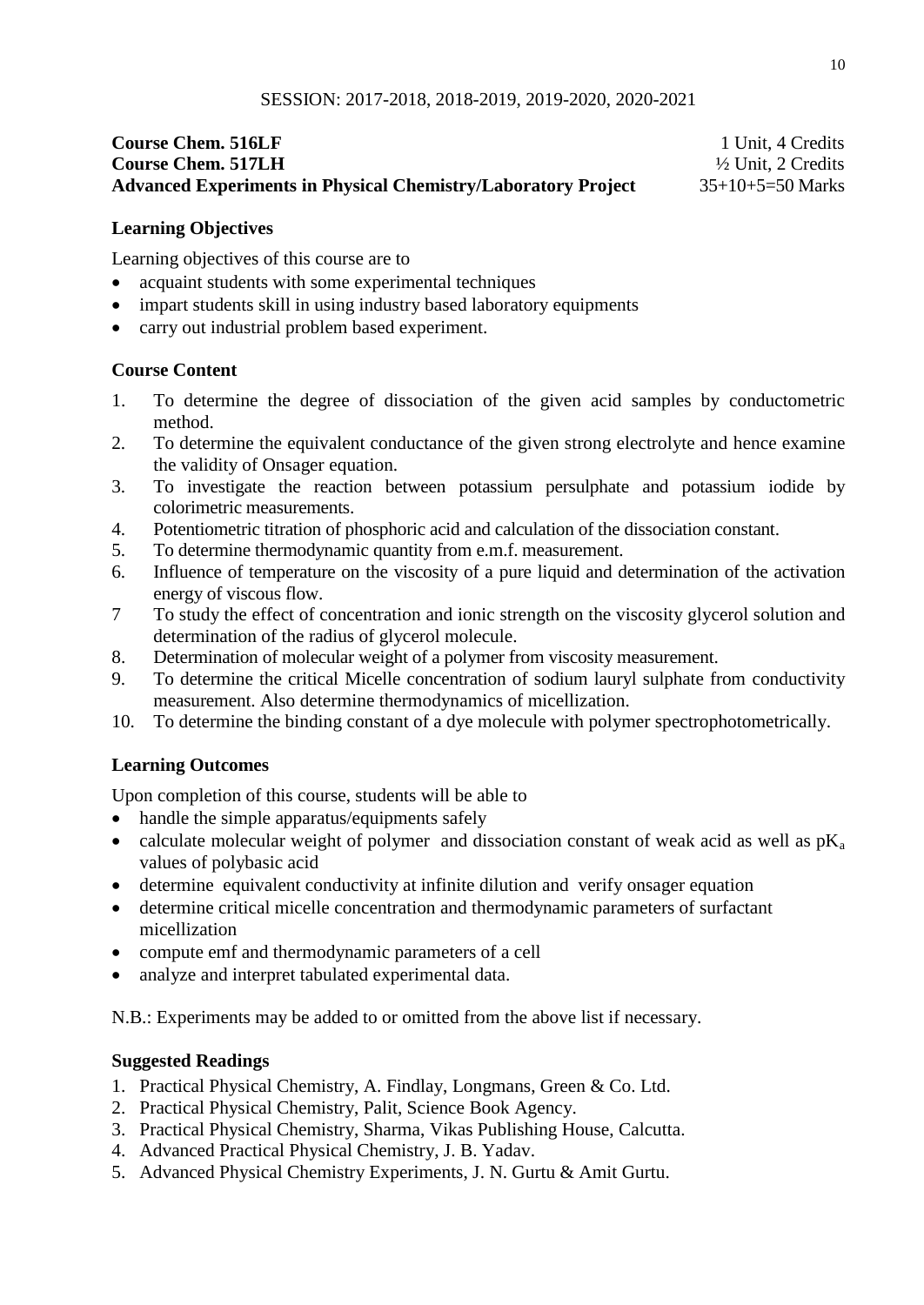# **Course No. Chem. 520F** 1 Unit, 4 Credits<br> **Material Sciences** 200F<br>
20+20+10=100 Marks

**Material Sciences** 70+20+10=100 Marks

#### **Learning Objectives**

The learning objectives of this course are to

- promote knowledge on synthesis, structure, properties and applications of a range of new materials.
- impart knowledge on inorganic materials involve molecular inorganic superconductors, polymeric coordination complexes, metal containing liquid crystals and precursors for electronic materials.
- convey knowledge on the nanomaterials discussed on metals, carbon based nanomaterials and ceramics with emphasis on structure, synthesis, catalysis and applications.

#### **Course Content**

1. Material Chemistry: Definition, Historical Perspectives, Considerations in the Design of New Materials, Critical thinking in designing New Materials.

2. Molecular Inorganic Superconductor Materials: Introduction, conductors and superconductors, Transition metal complex based Conducting systems, Metal Bis-dithiolene Complexes, synthesis, dimensionality and the origin of superconductivity in 1,3-dithiole-2-thione-4,5dithiolate (dmit) based  $[M(dmit)_2]$  complexes, band structure calculations.

3. Molecular Inorganic Semiconducting Materials: Semiconductors, properties and types of semiconductors, Moore's Law, Si based semiconductors, band gap, p-n junctions, Integrated circuits (IC), methods for crystal growth and crystal fabrication.

4. Polymeric Coordination Complexes: Examples of polymeric systems, electrochemical characterization of soluble polymeric coordination complexes.

3. Photovoltaic: Principles, Applications: LED, solar cells.

6. Metals in Nanotechnology: Structure and bonding, reduction of size, size dependent properties, synthesis of metal nanoparticles: Gas phase synthesis, Chemical synthesis, arrangement of nanoparticles.

7. Carbon based Nanosystem: Carbon nanotubes, types of carbon nanotubes, synthesis and application of carbon nanotubes; Graphene: Structure, synthesis, properties and application.

8. Ceramics: Introduction, Synthesis: Physical/Aerosol methods, Chemical methods, Bonding and defects, Metal oxides, SiC and SiN, Preparation, Chemical, Physical/Mechanical Properties.

9. Chemical and Catalytic Aspects of Nanocrystals: Chemistry occuring at the nanocrystal surface, nanoparticles size effects in catalysis: electronic effect, support effect, Shape effect, Nanostructured adsorbents, Nanoparticles as chemical reagents, Nanocomposite polymers.

10. Application of Nanocrystals: Nanocrystals as – (i) Structural and mechanical materials, Colorants and pigments, Electronics and magnetic materials, Biomedical applications of nanocrystals.

#### **Learning Outcomes**

Upon completion of this course, the student will be able to

- understand the design, synthesis and preparation of functional materials for wide range of applications.
- understand how and why the properties of materials are controlled by structure and bonding at the nanoscale, and by features at the microstructural and macroscopic levels.

- 1. Inorganic Materials, D. W. Bruce and Dermot O'hare (Ed.),  $2<sup>nd</sup>$  ed., John Wiley & Sons.
- 2. Nanoscale Materials in Chemistry, Kenneth J. Klabunder (Ed.), John Wiley & Sons.
- 3. Nanoscale Materials in Chemistry, K. J. Klabunder and R. M. Richards  $(2^{nd} Ed.)$ , John Wiley & Sons.
- 4. A Chemical Approach to Nanomaterials, G. A. Ozin & A. C. Arsenault, RSC Publishing.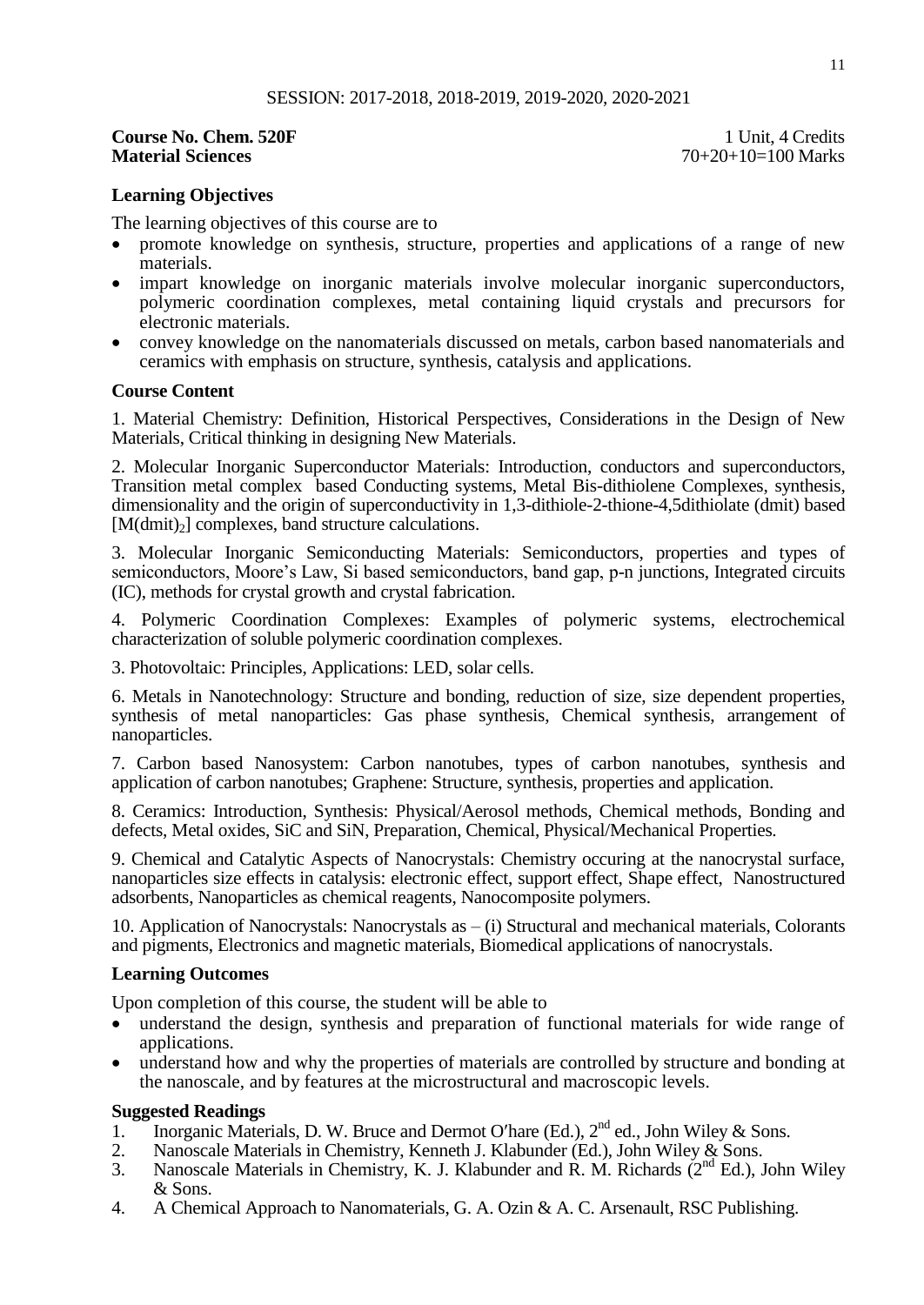#### SESSION: 2017-2018, 2018-2019, 2019-2020, 2020-2021

## **Course No. Chem. 521F** 1 Unit, 4 Credits<br> **Advanced Coordination Chemistry and Reaction Mechanisms** 70+20+10=100 Marks **Advanced Coordination Chemistry and Reaction Mechanisms**

#### **Learning Objectives**

The learning objectives of this course are to

- introduce advanced coordination chemistry which includes the 18-electron rule;
- impart knowledge on some special properties of coordination compounds such as paramagnetism, magnetic moment, high-spin-low-spin crossover etc.;
- convey knowledge on kinetics and reaction mechanism of coordination complexes.

#### **Course Content**

1. The 18-Electron Rule: Oxidation state ambiguity: nitrosyls, bipyridyl complexes, metal dithienes; polyhedral transition-metal cluster complexes, compounds having metal-metal multiple bonds.

2. Some Special Properties of Coordination Compounds: Paramagnetism; magnetic moment, Highspin-low-spin crossover, orbital angular momentum; Ferromagnetism, ferrimagnetism and antiferromagnetism; Jahn-Teller distortions; Ligand field stabilization energy; Structural effects of metalmetal pi bonding; pi-donor bonding and pi- acceptor bonding.

3. Kinetics and reaction mechanisms of coordination complexes: (a) Introduction: Labile and inert complexes; substitution at a metal center: some general considerations; the classification of mechanisms, tests of the intimate mechanism. (b) Substitution Reactions in Octahedral Complexes Rate laws and their interpretations: the Eigen-Wilkins mechanism, the Fuss-Eigen equation, intimate mechanism: leaving group effects, entering group effects, the effect of spectator ligands, steric effects, the effect of overall charge; activation energetics, associative activation; stereochemistry: base hydrolysis; isomerization reactions; stoichiometric mechanisms: the D intermediate. (c) Substitution Reactions in Square-planar Complexes: Intimate mechanisms: effects of entering and leaving groups, the kinetic trans effect, steric effects, stereochemistry, temperature and pressure dependence. (d) The Mechanisms of Redox Reactions: The classification of redox reactions: Inner sphere mechanism and outer sphere mechanism; electron transfer through extended bridges; the theory of redox reactions, Franck-Condon principle, the Marcus equation, inner sphere reactions; oxidative addition, mixed valence compounds, unstable intermediate oxidation states. (e) Photochemical Reactions: Prompt and delayed reactions, d-d and charge transfer reactions, metalmetal bonded systems.

#### **Learning Outcomes**

Upon completion of the course students will be able to

- understand the 18-electron rule which is very important to predict structure of cluster compounds.
- explain the oxidation state of transition-metal clusters and compounds having metal-metal multiple bonds.
- explain some special properties of coordination compounds such as paramagnetism, magnetic moment, high-spin-low-spin crossover etc.
- explain the Jahn-Teller distortion, Ligand Field Stabilization Energy (LFSE), Structural effect of metal-metal bonding.
- explain kinetics and mechanism of various types of reactions in coordination chemistry.

- 1. Modern Inorganic Chemistry, William L. Jolly, 2<sup>nd</sup> ed., McGraw-Hill International edition.
- 2. Inorganic Chemistry, D. F. Shriver, P. W. Atkins and C. H. Langford, E. L. B. S.
- 3. Inorganic Chemistry, Alan G. Sharpe, E. L. B. S and Longman.
- 4. Inorganic Chemistry, Keith F. Purcell and John C. Kotz, W. B. Saunders Company.
- 5. Inorganic Chemistry, James E. Huheey,  $2^{nd}$  ed., Harper & Row Publishers.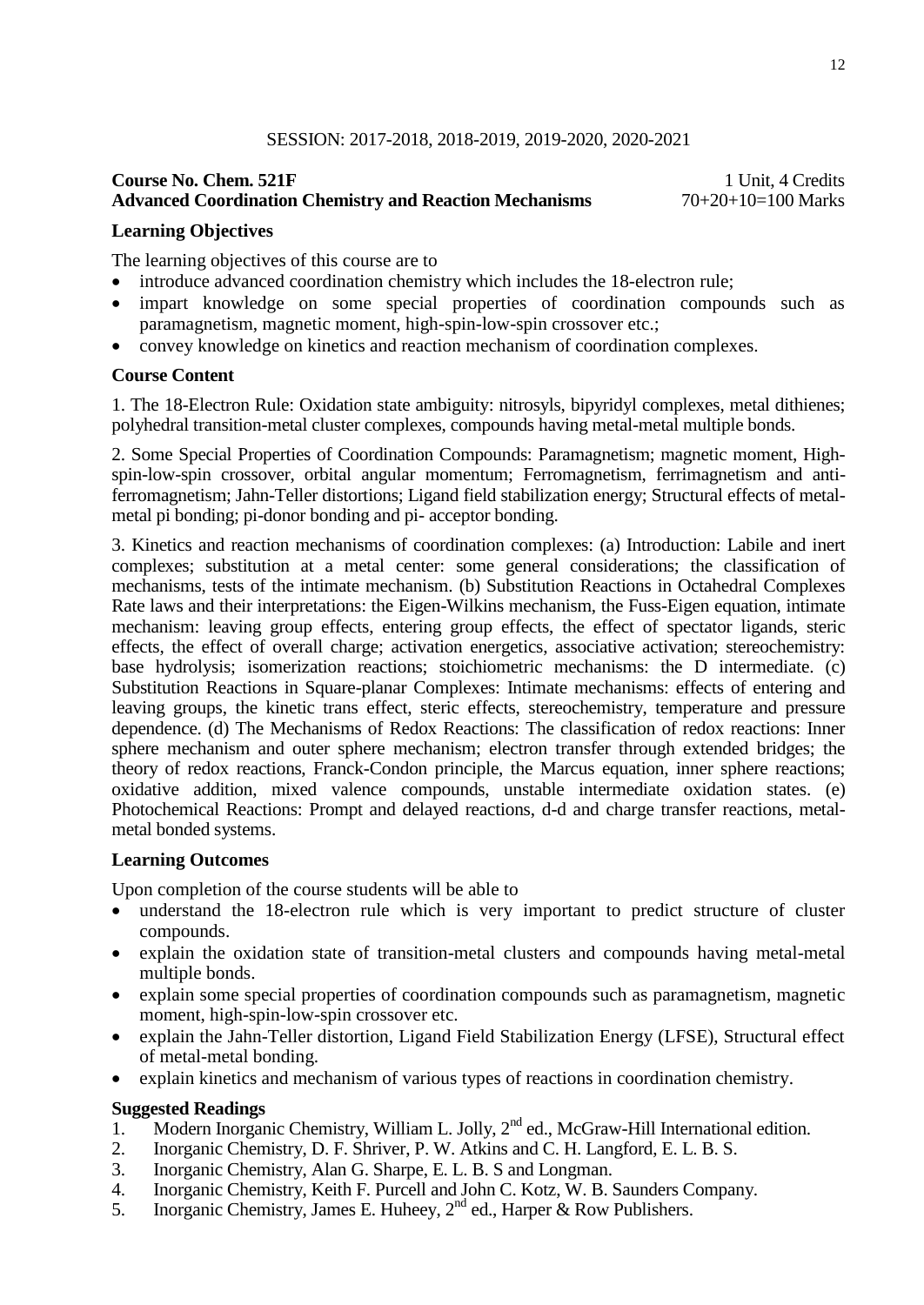## **Course No. Chem. 522F 1 Unit, 4 Credits** Advanced Organometallic Chemistry 70+20+10=100 Marks

# **Learning Objectives**

The learning objectives of this course are to

- provide knowledge on the synthesis, structures and bonding in metal-carbene and metalcarbyne complexes.
- impart knowledge on the synthesis, structures and bonding in organometallics cluster compounds and organometallic compounds of fullerenes.
- provide knowledge on spectral analysis and characterization of organometallic complexes.
- convey knowledge on the reactivity of some selected type of organometallic cluster compounds.
- impart knowledge on the applications of Organometallic Chemistry to Organic synthesis.
- convey a general overview of catalysis involving different types of organometallic complexes acting as catalyst.
- provide knowledge on bioinorganic catalysis by various enzymes whose active sites resemble organometallic complexes of clusters.
- convey knowledge about organometallic chemistry of rare earth metals.
- provide knowledge on electrochemistry in metal-fullerene complexes.

## **Course Content**

1. Transition Metal Organometallic Chemistry: Complexes with encapsulated metals; carbene complexes, carbyne complexes; Spectral analysis and characterization of organometallic complexes; problems.

2. Structural and Bonding Aspects of Metal Cluster Chemistry: Important classes of transition metal cluster compound (electron count and structure), Polyhedral skeletal electron pair rules, Exceptions to the rules.

3. Chemistry of Some Selected Type of Metal Clusters: (a) Structures and reactivity of unsaturated clusters with particular emphasis on  $[Os_3(\mu-H)_2(CO)_{10}]$ ,  $[Os_3(\mu-H)(CO)_8\{Ph_2PCH_2P(Ph)C_6H_4\}]$ and  $[Os_3(\mu-H)(\mu_3-\eta^2-L-H)(CO)_9]$  (L = quinolines, benzothiazoles, quinoxalines), (b) Synthesis, structures and reactivity of  $\mu_3$ -imidoyl clusters, (c) Osmium-tin and ruthenium-tin bimetallic clusters, (d) Cluster assisted ligand transformations, (e) Spectral analysis and characterization of cluster complexes, (f) Bimetallic clusters as precursors to nanoparticles, (g) Problems.

4. Applications of Organometallic Chemistry to Organic synthesis: (a) Enantioselective Functional group Interconversions (b) Asymmetric Hydrogenation using Rhodium complexes (c) Asymmetric Hydrogenation using Ru-based catalyst (d) Organotransition metal complexes as protecting and activating groups: (i) Use of iron reagents as protecting groups (ii) iron complexes serving as masked functional groups (iii) Palladium  $\eta^3$ - $\pi$ -allyl complexes: Allyl cation equivalents, (e) Carbon-carbon bond formation via carbonyl and alkene insertion: (i) carbonyl insertions (ii) The Heck reaction (Carbon-carbon double bond insertion) (f) Carbon-carbon bond formation via transmetallation reaction; (i) transmetallation involving Zirconium (ii) transmetallation involving Palladium (g) Carbon-carbon bond formation through cyclization reactions; (i) cyclization involving Fischer –type carbene complexes (ii) cyclization involving Palladium (iii) Cobalt promoted formation of five membered rings (the Pauson-Khand Reaction).

5. Organometallic catalysis and catalytic mechanisms: (a) Detailed mechanistic proofs of CO insertion reaction (alkyl migration); (b) Homogeneous catalysis by mononuclear organometallic complexes: (i) Catalytic deuteration, (ii) Monsanto acetic acid process, (iii) Wacker process; (c)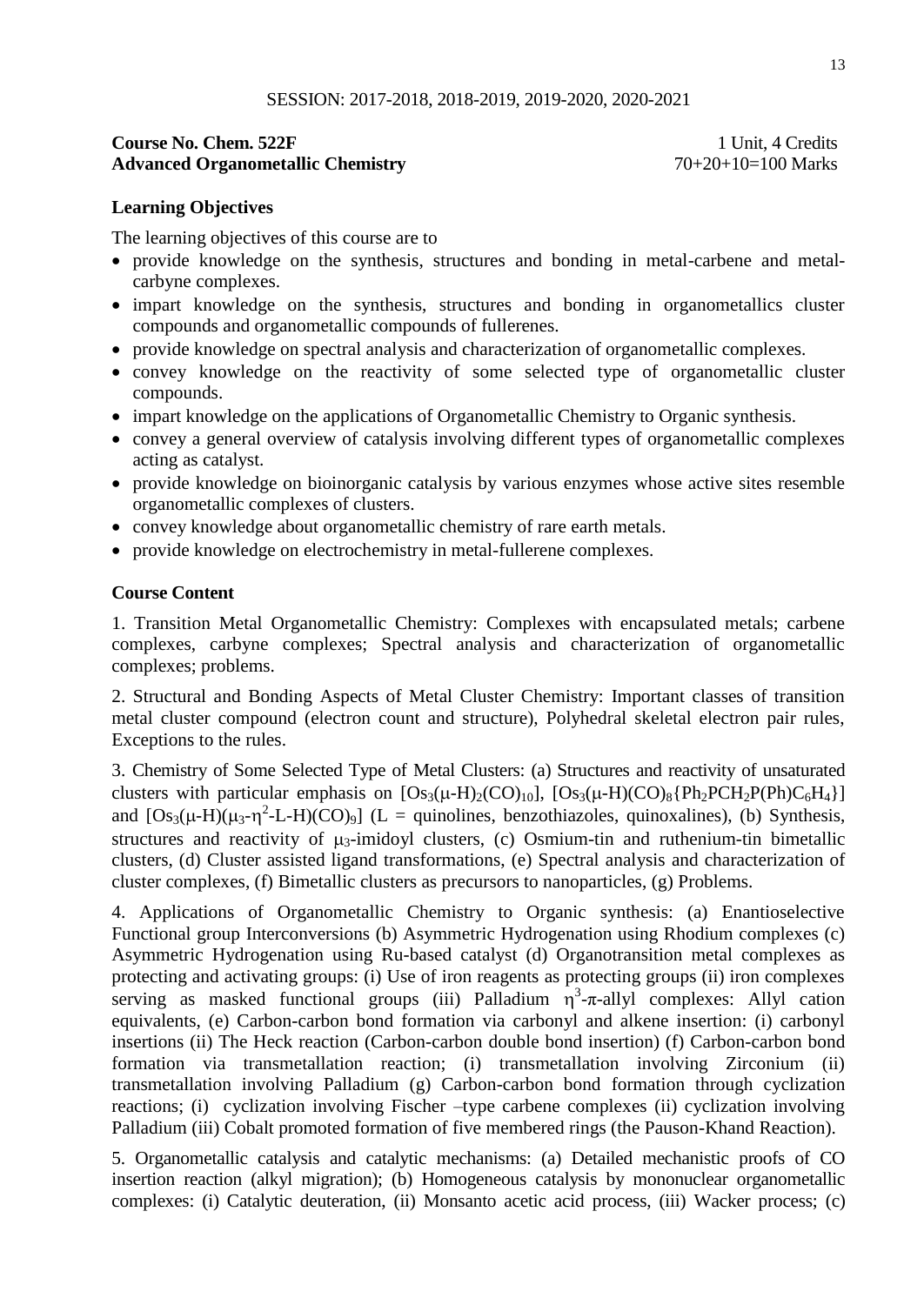Organometallic catalysis in biology: (a) Hydrogenase Enzymes: (i) Importance, (ii) Occurrence, (iii) Active site of three types of hydrogenase enzymes, (iv) Electrocatalytic proton reduction by the Hcluster of the active site of [FeFe]-hydrogenase; (b) Nitrogenase enzymes: (i) Importance, (ii) Occurrence, (iii) Active site of nitrogenase and catalytic mechanism for nitrogen fixation.

6. Chemistry of Carbon-Cluster (Fullerene- $C_{60}$ )–Metal Metal Clusters: (a) Some basics on fullerene- $C_{60}$ : (i) Discovery of fullerene, (ii) Syntheses and characterization of fullerene, (iii) Structure, bonding and properties of fullerene, (iv) Fullerene – a magic molecule/ligand; (b) Endohedral and Exohedral Metallofullerene: (i) Complexes of fullerene with mononuclear trimetal, (ii) Complexes of fullerene with dinuclear transition metal, (iii) Complexes of fullerene with tri-tetra and pentanuclear clusters, (iv) Bonding of fullerene with transition metal clusters; (c) Electrochemistry of fullerene and metal-fullerene complexes

#### **Learning Outcomes**

Upon completion of this course, students will be able to

- understand the structures of metal-carbene and metal-carbyne complexes and the nature of bonding shown by these complexes .
- understand various structural motifs of organometallics cluster compounds and nature of bonding within these clusters.
- understand the importance and applications of organometallic complexes in organic synthesis.
- understand the catalytic application of various organometallic complexes in the synthesis of various types of organic compounds and in polymerization processes.
- understand how organometallic systems operate in nature (living systems).
- understand structure, reactivity and bonding of organometallic compounds containing rare earth metals.
- understand the bonding in metal-fullerene complexes.

- 1. Organometallics 1: Complexes with transition metal carbon  $\sigma$ -bonds, M. Bochmann, Oxford Science Publications, Macmillan.
- 2. Organometallics 2: Complexes with transition metal-carbon  $\pi$ -bonds, M. Bochmann, Oxford Science Publications, Macmillan.
- 3. Inorganic Chemistry, G. L. Miessler, P. J. Fischer & D. A. Tarr, Pearson Education Ltd.
- 4. The Chemistry of Metal Cluster Complexes, Duward F. Shriver, Herbert D. Kaesz, Richard D. Adams, VCH Publishers, NY. USA.
- 5. Inorganic Chemistry, D. Shriver & P. Atkins, Oxford University Press, UK.
- 6. Comprehensive Organometallic Chemistry II, Volume 10 and 11, Pergamon Press, USA.
- 7. An introduction to Organometallic Chemistry, A. W. Parkins and R. C. Pollar, Macmillan Publishers Ltd, London.
- 8. Principles of Organometallic Chemistry, G. E. Coates, M. L. H. Green, P. Powell and K. Wade, Chapman and Hall publishing, USA.
- 9. Organometallic Compounds, Vol. 1 & 2, G. E. Coates, M. L. H. Green and K. Wade, Methuen & Company Ltd.
- 10. Metal Clusters, B. F. G. Johnson (ed.) John Wiley and Sons.
- 11. Principles of Organometallic Chemistry, P. Powell, Chapman and Hall, New York, USA.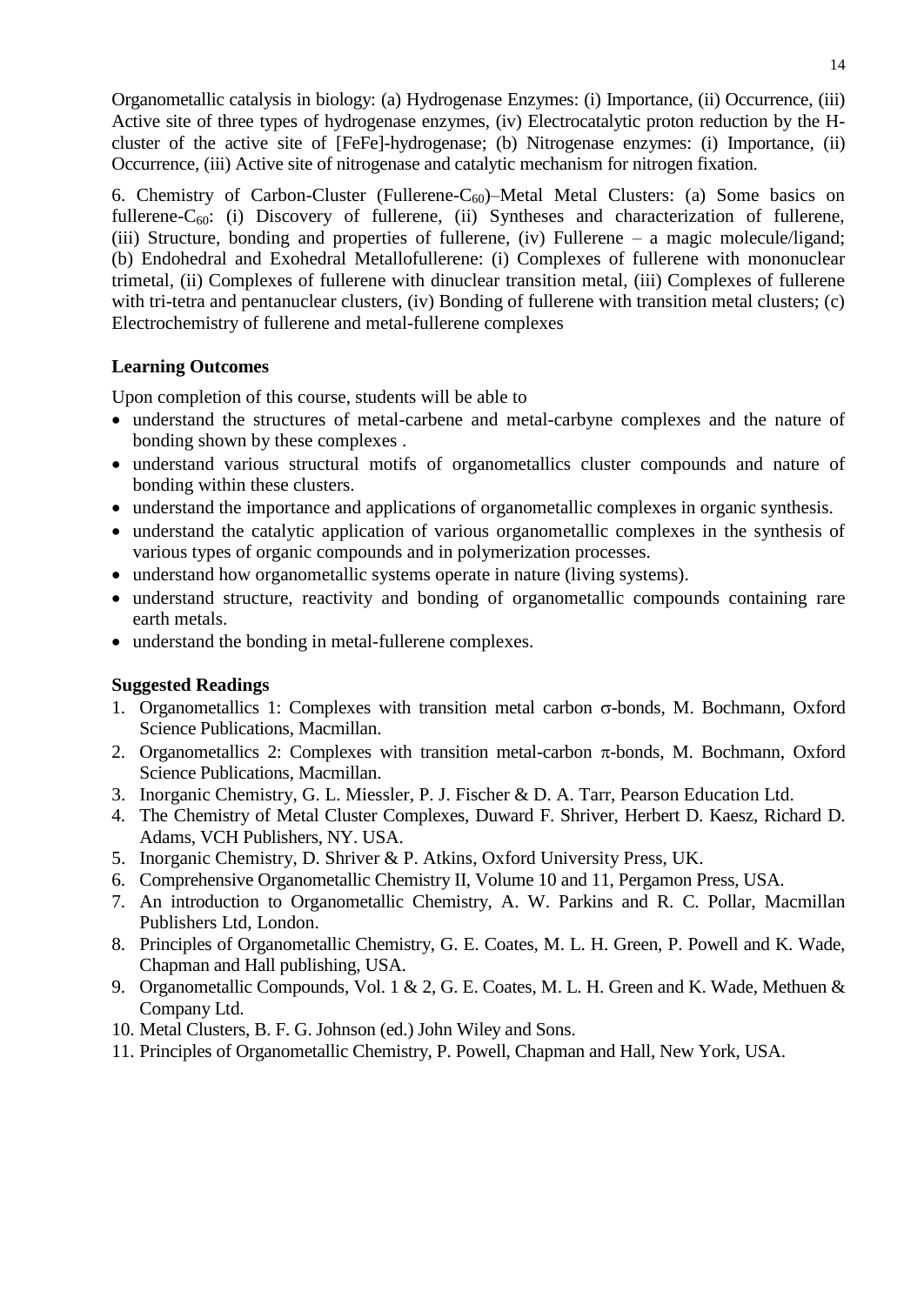#### **Course No. Chem. 523F** 1 Unit, 4 Credits **Bioinorganic Chemistry** 70+20+10=100 Marks

## **Learning Objectives**

The learning objectives of this course are to

- provide knowledge of the importance of the role of inorganic elements in biological systems, electron transfer and catalytic reactions of metal containing biological systems.
- systematize the most significant developments of the subject and present important unifying principles.

#### **Course Content**

1. Some general principles: Occurrence and availability of inorganic elements in organisms. Biological functions of inorganic elements in organisms. Biological functions of inorganic elements. Biological ligands for metal ions. Coordination by proteins-comments on enzymatic catalysis prophyrin and other macrocycles . Neucleobases, Nucleotides and Nucleic acids (RNA, DNA) as ligands.

2. Cobalamines including vitamin and co enzyme  $B_{12}$ : History, Structural characterization, Reactions of the alkylcobalamines, One electron and reduction and oxidation, Co-C bond cleavage, Mutase activity of coenzyme  $B_{12}$ , Model systems and the role of apoenzyme.

3. Metals at the center of photosynthesis: Magnesium and Manganese: Volume and total efficiency of photosynthesis primary procession photosynthesis, Light absorption (energy acquisition), Excitor transport (directed energy Transfer) Charge separation and electron transport. Manganese catalyzed oxidation of water to  $O<sub>2</sub>$ 

4. The dioxygen molecule, O<sub>2</sub>: Uptake, Transport and Storage of an Inorganic natural product. Molecular and chemical properties of Dioxygen  $O_2$ . Oxygen transport and storage through Hemoglobin and Myoglobin. Alternative oxygen transport in some lower animals: Hemerythin and Hemocyanin.

5. Catalysis through Hemo proteins: Electron transfer oxygen activation and Metabolism of Inorganic Intermediates. Cytochromes, cytochrome P-450:oxygen transfer from  $O_2$  to non activated substrates. Peroxidase: Detoxification and utilization of doubly reduced dioxygen controlling the reaction mechanism of oxy heme group-generation and function of oxygen free radicals. Hemeproteins in the partially reduced nitrogen and sulfur compounds.

6. Iron sulfur and other non heme Iron proteins: Biological relevance of the element combination Iron/sulfur. Rubredoxins, Ferredoxins, Polynuclear Iron sulfur clusters: Relevance of the protein environment and catalytic activity Model systems for iron-sulfur proteins. Iron containing Ribonucleotide Reductase (RR). Soluble methane Monooxygenase (MMO) purple acid phosphatase. Mononuclear nonheme iron enzymes.

7. Upake, transport and storage of an essential element as exemplified by Iron: The problem of iron mobilization, oxidation states, Solubility and medical relevance. Iron uptake by microorganisms. Iron uptake by plants. Transport and storage of iron transferring, Ferritin, Hemosiderin.

8. Biological function of the early transition metals: Molybdenum, Tungsten, vanadium and Chromium.Oxygen transfer through tungsten or Molybdenum containing enzymes. Enzymes containing the molybdenum cofactor. Metalo enzymes in biological nitrogencycle: Molybdenum dependent nitrogen fixation. Alternative Nitrogenase. Biological vanadium outside Nitrogenases. Chromium(III) in the Metabolism.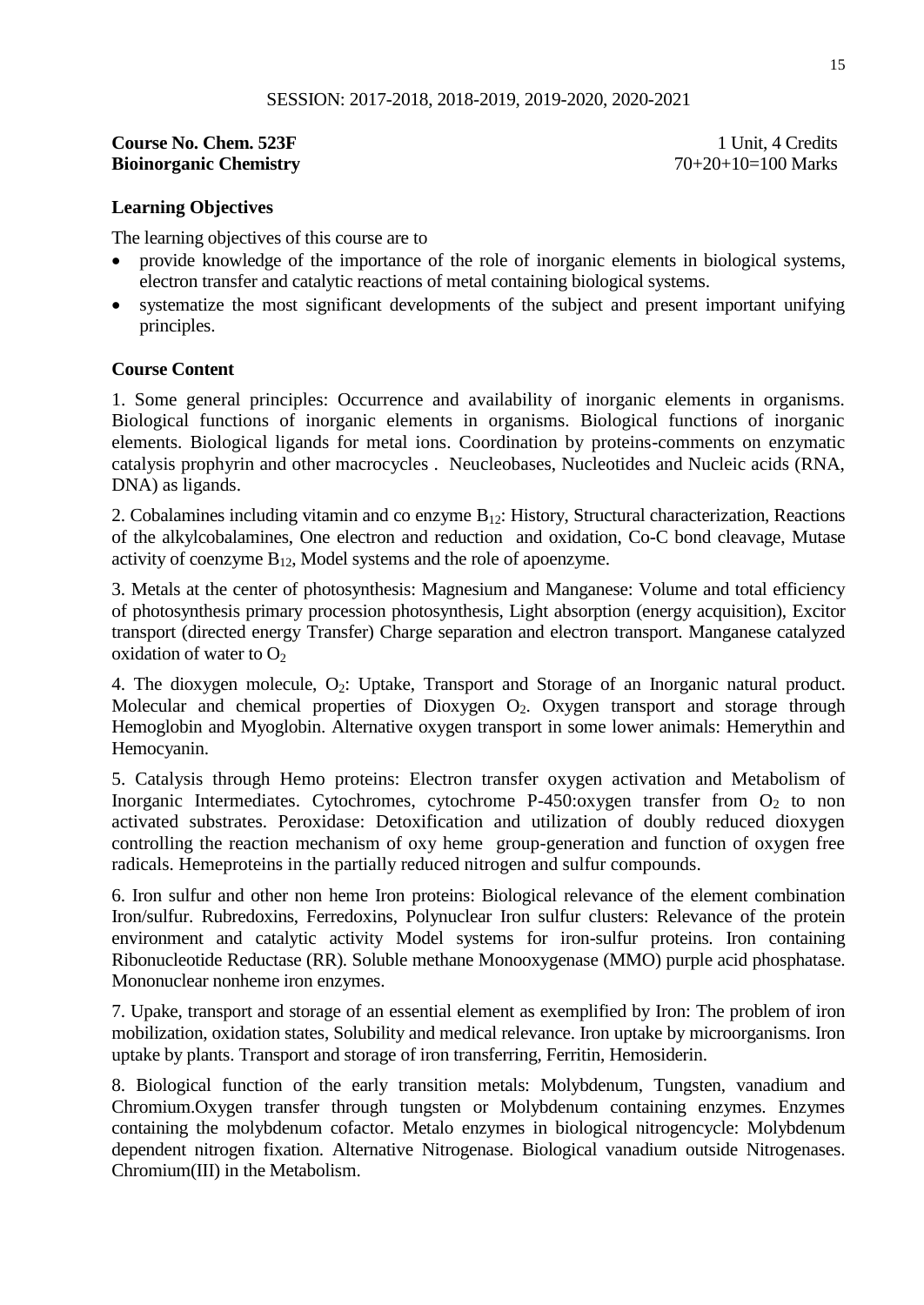## **Learning Outcomes**

Upon completion of this course, the students will be able to

- understand some general principles like biological functions of inorganic elements in organisms, coordination by proteins-comments etc.
- know the structural characterization, reactions, bond cleavage of Cobalamins including vitamin and Co-enzyme.
- know the molecular and chemical properties, uptake, transport and storage of dioxygen molecule.
- know the uptake, transport and storage of Iron.
- know the biological function of the early transition metals.

## **Suggested Readings**

- 1. Bioinorganic Chemistry: Inorganic Elements in the Chemistry of Life, An Introduction and Guide Wolfgang Kaim and Brigitte Schwederski, John Wiley and Sons.
- 2. Inorganic Chemistry, D. F. Shriver and P. W. Atkins, W. H. Freeman and Company.

## SESSION: 2017-2018, 2018-2019, 2019-2020, 2020-2021

#### **Course No. Chem. 524F** 1 Unit, 4 Credits Advanced Analytical Chemistry 70+20+10=100 Marks

## **Learning Objectives**

The learning objectives of this course are to

 convey knowledge on modern chemical analytical methods used in material science, environmental study and life science.

#### **Course Content**

1. Introduction to Instrumental Methods in Chemical Analysis: Types of instrumental methods, Instruments for analysis, Operational amplifires in chemical instrumentation, signal and noise.

2. Instruments for Optical Spectroscopy: Components of optical instruments, Radiation sources, Wavelength selectors, Sample containers, Radiation detectors, Signal processors and readout, Fiber optics.

3. Atomic Spectroscopy Based upon Flame and Electrothermal Atomization: Sample atomization, Types and sources of atomic spectra, Flame atomization, AAS: Radiation sources, Single beam and Double beam spectrophotometers, Spectral interferences and methods of correction, Analytical techniques; AES: Instrumentation, Interferences, Analytical Techniques; AFS: Instrumentation, Interferences, Application.

4. Emission Spectroscopy Based upon Plasma, Arc and Spark Sources: Spectra from higher energy sources, Emission spectroscopy based on plasma sources, Emission spectroscopy based upon arc and spark sources.

5. X-ray Spectroscopy: Fundamental Principles, Instrument components, X-ray fluorescence method, X-ray absorption method, X-ray diffraction method,

6. Analysis of Surface with Electron Beam: Electron spectroscopy, Scanning Electron Microscopy (SEM).

7. Electrochemical Methods: Potentiometric Stripping Voltametry, Coulometric Methods, Anodic and Cathodic Voltametry, Pulse Polarographic Methods, Square Wave Voltametry.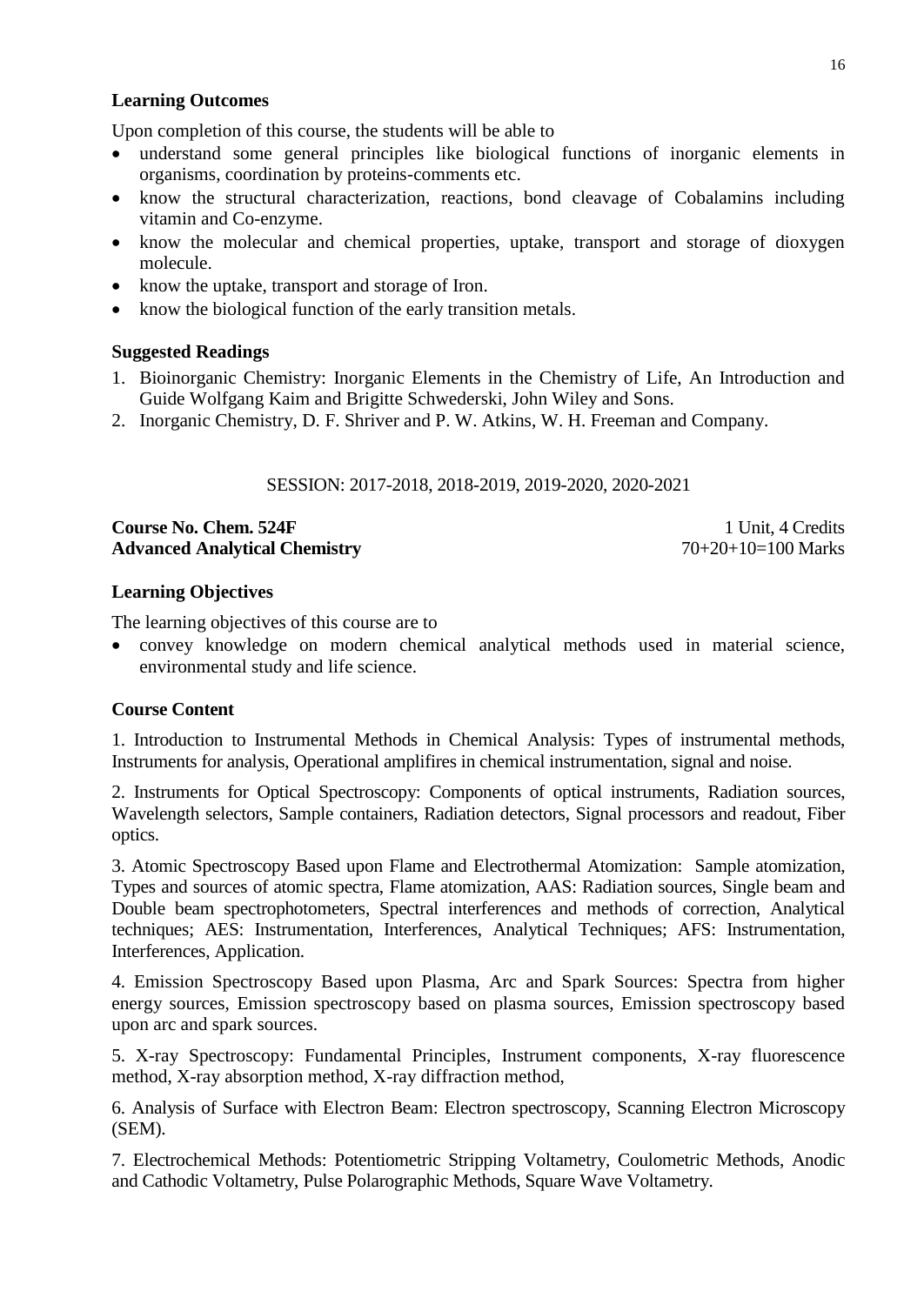## **Learning Outcomes**

Upon completion of the Course the students will be able to

- know the components of optical instruments, radiation sources, wavelength selectors, sample containers, radiation detectors, signal processors and readout of optical spectroscopy.
- explain the principle and function of atomic spectroscopy based upon flame and electrothermal atomization.
- know the principle and function of emission spectroscopy based upon plasma.
- understand the fundamental principles, components, fluorescence, absorption and diffraction methods of X-ray spectroscopy.
- know the different electrochemical methods.

#### **Suggested Readings**

- 1. Principles of Instrumental Analysis, Douglas A Skoog and James J Leary.
- 2. Fundamentals of Analytical Chemistry, D. A. Skoog & D. M. West, Saunders Publishing.
- 3. Atomic Absorption and Emission Spectroscopy, Ed Metcalfe, John Wiley & Sons.
- 4. Analytical Chemistry, G. D. Christian, Wiley.
- 5. Vogel's Textbook of Quantitative Inorganic Analysis, J. Bassett, R. C. Dinney, G. H. Jeffery and J. Mendham, Longman.

## SESSION: 2017-2018, 2018-2019, 2019-2020, 2020-2021

#### **Course No. Chem. 525F** 1 Unit, 4 Credits **Advanced Environmental Chemistry** 70+20+10=100 Marks

#### **Learning Objectives**

The learning objectives of this course are to

 provide knowledge with the scientific principles, concepts, and methodologies required to understand the interrelationships of the natural world, to identify and analyze environmental problems both natural and human-made, to evaluate the relative risks associated with these problems, and to examine alternative solutions for resolving and/or preventing them.

#### **Course Content**

1. The atmosphere and atmospheric chemistry: Importance of the atmosphere, physical characteristics of the atmosphere, chemical and photochemical reactions in the atmosphere, acid-base reaction in the atmosphere, characteristics, sources and biochemical effects of some air pollutants, Ozone in the troposphere and stratosphere, major sources of air pollution in Bangladesh, control of air pollution.

2. Water pollution: Nature and types of water pollution, inorganic and organic pollutants in water, algal nutrient and eutrophication, industrial water pollution, agricultural water pollution, radionuclides in the aquatic environment, waste-water treatment-preliminary, primary, secondary and tertiary treatment, sludge, water disinfection.

3. Hazardous wastes: Introduction, waste reduction and minimization, physical methods of waste treatment, chemical methods, biodegradation, recycling.

4. Trace element pollution: Introduction, essential and non-essential trace elements, environmental levels, Pollution due to some heavy elements in Bangladesh.

5. Toxicological chemistry: Toxicology and toxicological chemistry, dose-response relationship, kinetic and dynamic phase, teratogenesis, mutagenesis, carcogenesis and immune system effects, Biochemical affects of some toxic elements e.g. Pb, Hg, Cd, Cr, As.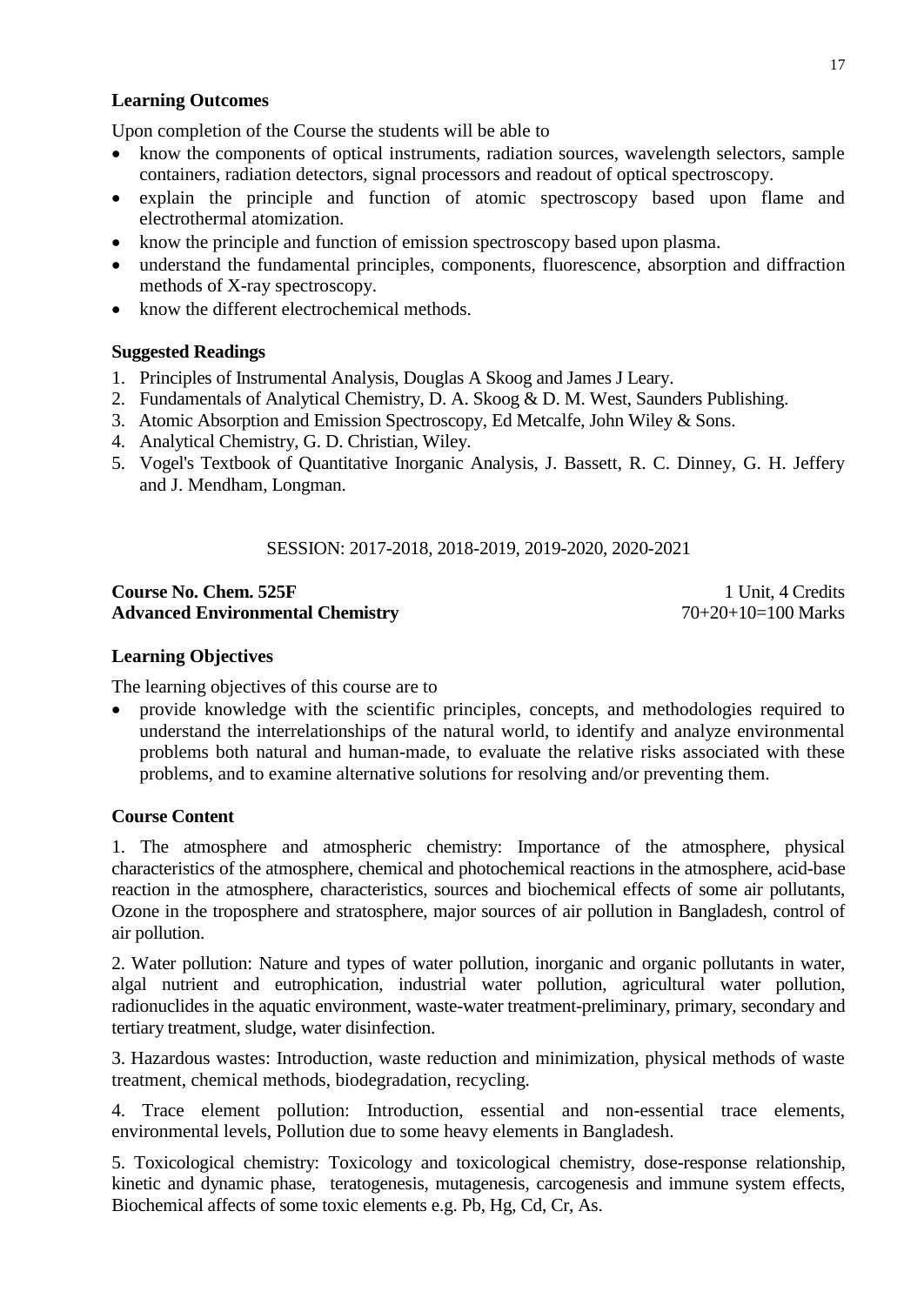6. Noise Pollution: Measurement of noise level, pollution and sources, effects of noise on human health, control of noise pollution.

7. Environmental chemistry of organochlorine and organophosphate compounds: Introduction, chemistry of chlorinated, organic compounds, PCBs, DDT, PAH, PAN, lindane, toxicity of organochlorine compounds.

8. Environmental legislations in Bangladesh: Environmental policy-1992, Environment protection regulation on amended in 1997, National water policy 1999, Environment court law 2000, Industrial pollution control law, Air pollution control laws.

# **Learning Outcomes**

Upon completion of the course, the students will be able to

- understand the importance and chemistry of the atmosphere, Sources and biochemical effects of different air pollutants.
- understand the sources and effects of water pollution, treatment methods of waste water.
- know about the different types of solid wastes, the waste treatment methods, waste utilization, waste recycling, waste reduction and minimization.
- know the essential and non-essential trace elements and their pollution.
- know the environmental effects of organochlorine and organophosphorous compounds.
- know the environmental legislations of Bangladesh.

# **Suggested Readings**

- 1. Fundamentals of Environmental Chemistry, S. E. Manahan, Lewis Publisher, NY.
- 2. Environmental Chemistry, R. W. Raiswell, Science.
- 3. Environmental Chemistry, Moore and Moore, Academic Press.
- 4. Handbook of solid waste management, Frank kreith, McGRAW-HILL.
- 5. Environmental Chemistry with green chemistry. Asim K. Das. Books and allied (p) Ltd. Kolkata, India.

# SESSION: 2017-2018, 2018-2019, 2019-2020, 2020-2021

| <b>Course Chem. 526LF</b>                                        | 1 Unit, 4 Credits             |
|------------------------------------------------------------------|-------------------------------|
| <b>Course Chem. 527LH</b>                                        | $\frac{1}{2}$ Unit, 2 Credits |
| <b>Advanced Inorganic Lab: Synthesis, Structure and Chemical</b> | $35 + 10 + 5 = 50$ Marks      |
| <b>Analysis of Inorganic Compounds</b>                           |                               |

# **Learning Objectives**

The learning objectives of this course are to

- provide students the knowledge to develop them to be an independent researcher.
- determination of oxygen content in the ground water and tap water
- preparation and characterization of liquid crystalline metal complexes
- preparation of some organometallic compounds

# **Course Content**

- 1. Synthesis of Copper (II) Acetate Monohydrate.
- 2. Preparation of Chloropenta(ammine)cobalt(III) chloride,  $[CoCl(NH<sub>3</sub>)<sub>5</sub>]Cl<sub>2</sub>$  and conversion into the linkage isomers Nitropenta(ammine)cobalt(III) chloride,  $[Co(NO<sub>2</sub>)(NH<sub>3</sub>)<sub>5</sub>]Cl<sub>2</sub>$  and Nitritopenta(ammine)cobalt(III) chloride,  $[Co(ONO)(NH<sub>3</sub>)<sub>5</sub>]Cl<sub>2</sub>$  and IR investigations.
- 3. Preparation of Tetraaqua-bis(o-sulfobenzoimido)copper(II) and Tetraaqua-bis(o-sulfobenzoimido) cobalt(II). Characterization of the product using the spectra of IR and UV.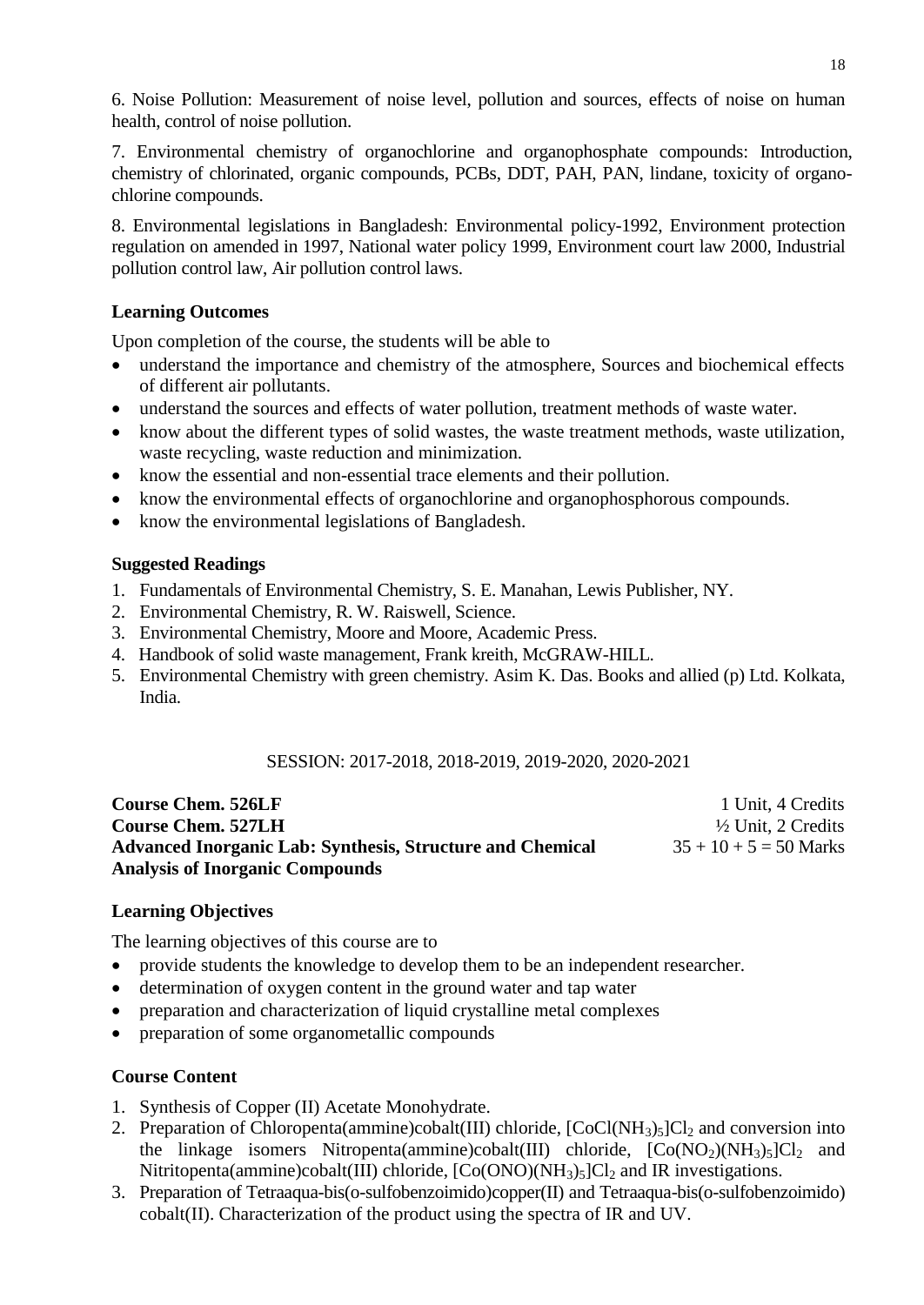- 4. Preparation of a Liquid Crystalline Complex Aroylhydrazinatonickel(II).
- 5. Determination of Dissolve Oxygen (DO).
- 6. Determination of Chemical Oxygen Demand (COD) of a water sample.

## **Learning Outcomes**

Upon completion of this course, the students will be able to

- synthesize Copper (II) Acetate Monohydrate.
- prepare the Chloropenta(ammine)cobalt(III) chloride.
- prepare Liquid Crystalline Complex.
- determine the DO and COD of a water sample.

#### **Suggested Readings**

- 1. Vogel's Textbook of Quantitative Chemical Analysis, G.H. Jeffery, J. Bassett, J. Mendham & R.C. Denny, Longman and ELBS.
- 2. Practical Inorganic Chemistry, Preparations, Reactions and Instrumental Methods, G. Pass and H. Sutcliffe, Chapman and Hall, New York.
- 3. Synthesis and Technique in Inorganic Chemistry, R. J. Angeleci, University Science Books, Sausalito, CA.
- 4. Microscale Inorganic Chemistry, A Comprehensive Laboratory Experience, Zvi Szafran, R. M. Pike and M. M.Sing, John Willy and Sons, INC. New York,
- 5. Standard Methods for the Examination of Water and Wastewater, APHA (American Public Health Association,  $20<sup>th</sup>$  edition, New York, 1998.

#### SESSION: 2017-2018, 2018-2019, 2019-2020, 2020-2021

## **Course No. Chem. 530F** 1 Unit, 4 Credits Advanced Organic Spectroscopy 70+20+10=100 Marks

# **Learning Objectives**

Learning objectives of this course are to

- acquire knowledge and understanding of the principles of all spectroscopic methods and instruments.
- provide in-depth knowledge to solve structural problems with spectra/spectral data.
- impart knowledge on correlation of all the spectroscopic data with sufficient arguments to a final structure of organic molecules.

#### **Course Content**

1. UV Vis Spectroscopy : Review of Basic principles of UV Vis spectroscopy. Factors affecting the max values: conjugation, role of polarity of solvent, conformational effect. Salient features of Woodward Fieser rule in predicting  $\lambda$ max values of dienes and dienones and its application quantitative. Application of UV-VIS in defection of conjugation, distinction of cis/trans isomers, study of tautomeric and conformation of halogenated ketones. Quantitative application of UV-VIS spectroscopy in pharmaceutical industry in drug assay by using Beer-Lambert law.

2. FTIR and Raman Spectroscopy : Review of basic principles of IR and Raman spectroscopy and comparison in application. Factors affecting the stretching vibrations: conjugation, H-bonding, coordination, field effect, mass effect, bond order, ring size etc. Qualitative application in the prediction of functional groups, reaction monitoring, study of conformation, H-bonding, coordination compound, structure elucidation of complex molecules like penicillines, proteins, carbohydrates, steroids distinction of cis/trans isomers, Near IR in medical science.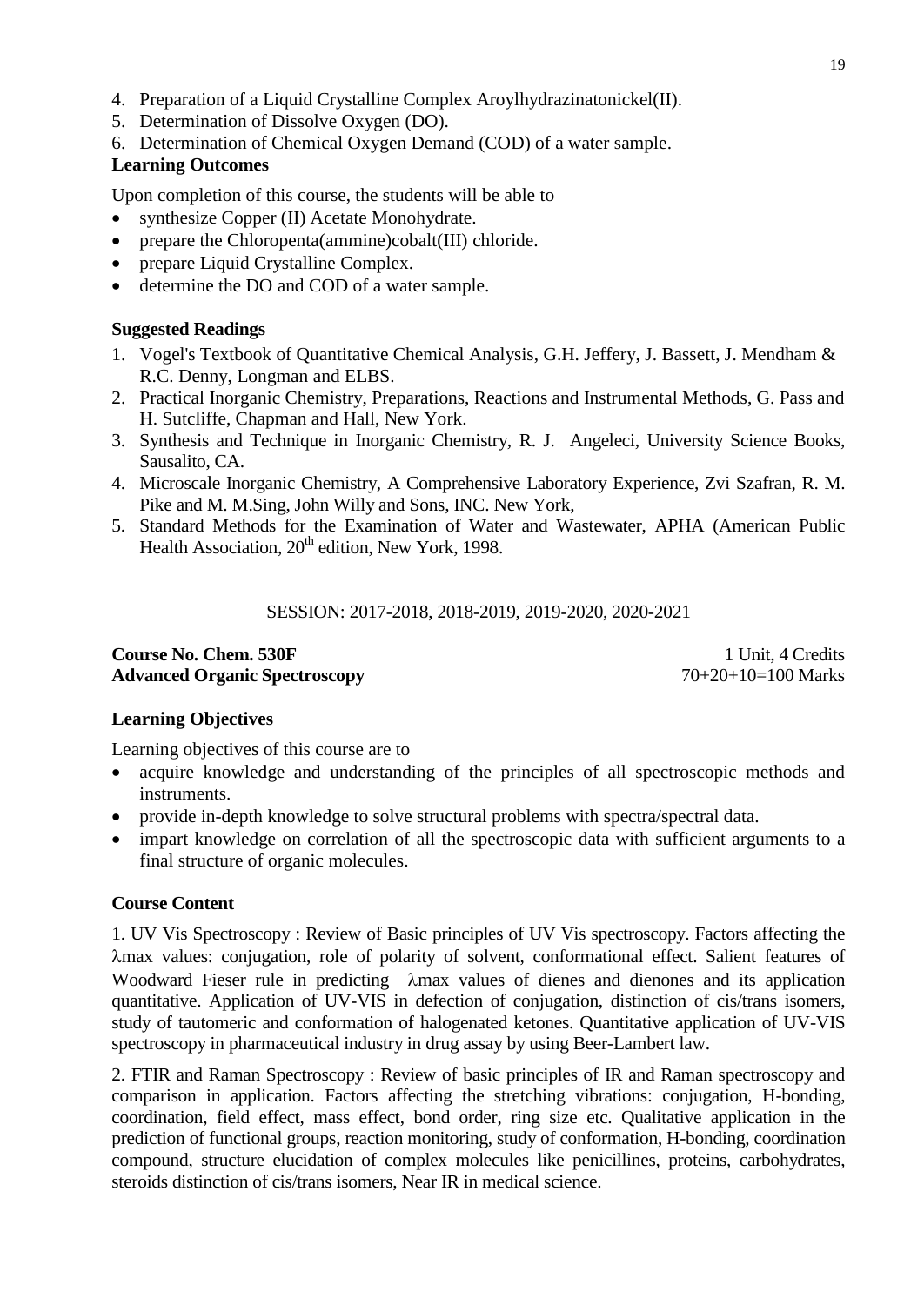3. NMR Spectroscopy : Basic principle of NMR spectroscopy of the nuclei  ${}^{1}H$ ,  ${}^{13}C$ ,  ${}^{19}F$ ,  ${}^{31}P$ . FT-NMR (pulse experiment), special pulse sequence in ID NMR spectroscopy: modulated spin echo (APT), SEPT, INEPT, DEPT experiment, identification of C, CH,  $CH<sub>2</sub>$ , CH<sub>3</sub> carbons. Factors affecting parameters of chemical shift and coupling constant, Karplus equation and conformation assignment, NOE experiment and its application. Simplification of complex  ${}^{1}$ H-NMR spectra: decoupling and LSR techniques. Dynamic NMR spectroscopy: temperature dependent spectra.

Empirical rules for calculation of  $\delta_H$  and  $\delta_{13C}$ . 2D-NMR: COSY, HETCOR, HSQC, HMBC, INADEQUATE and SECSY, TOCSY experiment. Application of <sup>1</sup>H, <sup>13</sup>C, <sup>19</sup>F and <sup>31</sup>P NMR spectroscopy in structure elucidation, medical science, MRI.

4. Mass Spectrometry : Basic principle of ionization techniques of CI, FAB, TOF, GC-MS, LC-MS for chemical analysis. Structural study of simple and complex organic molecules, proteins, carbohydrates. Fragmentation due McLatterty rearrangement ortho-effect, meta-stable ions, retro-Diels-Alder reaction. Problems on structure elucidation, Matrix-assisted laser desorption/ionization (MALDI TOF) technique.

5. Structure elucidation by combined spectra using 1D & 2D-NMR, DEPT, MS, IR and UV-VIS.

# **Learning Outcomes**

Upon completion of this course students will be able to

- discuss the spectral data to establish the structure of unknown molecules.
- use IR spectrum to identify geometric isomers and monitor chemical reactions.
- analyze the UV-Visible spectrum to find the type of chromospheres and purity of drugs.
- analyze NMR of different nuclei  $({}^{1}H, {}^{13}C, {}^{19}F$  and  ${}^{31}P)$  and utilize recent NMR techniques (J modulated spin echo, SEPT, INEPT) to determine the structure of a molecule.
- use of various modern techniques of mass spectrometry (CI, FAB, GC-MS, LC-MS TOF) to find the molecular mass and structure.
- identify unknown molecules using a combination of all the spectroscopic techniques.

# **Suggested Readings**

- 1. Basic One and Two Dimensional NMR Spectroscopy, Horst Friebolin, 3<sup>rd</sup> edition, Wiley –VCH.
- 2. NMR in Chemistry, W. Kemp, Macmillan Education Ltd.
- 3. Structure Elucidation by Modern NMR, H. Duddeck, W. Dietrich and G. Toth, Spring, Springer Verlag, New York.
- 4. Organic Spectroscopy, V. R. Dani, Tata MC Graw Hill, Delhi.
- 5. Spectroscopy of Organic Compounds, 6<sup>th</sup> edition, P. S. Kalsi, Wiley Eastern Ltd.
- 6. Spectroscopy, D. L. Pavia, G. M. Lampman, G. S. Kriz, Ceugage Learning India Private Ltd.
- 7. Modern NMR spectroscopy (in Bangla), M. Rabiul Islam and Mirza Aminul Huq, Ashrafia Boighar, Dhaka.
- 8. Modern Mass Spectrometry (in Bangla), Mirza Aminul Huq and M. Rabiul Islam, Bangla Academy, Dhaka.

SESSION: 2017-2018, 2018-2019, 2019-2020, 2020-2021

**Course No. Chem. 531F** 1 Unit, 4 Credits **Medicinal Chemistry** 70+20+10=100 Marks

# **Learning Objectives**

Learning objectives of this course are to

 impart knowledge on physicochemical properties and biological activity of drugs in correlation of structural features.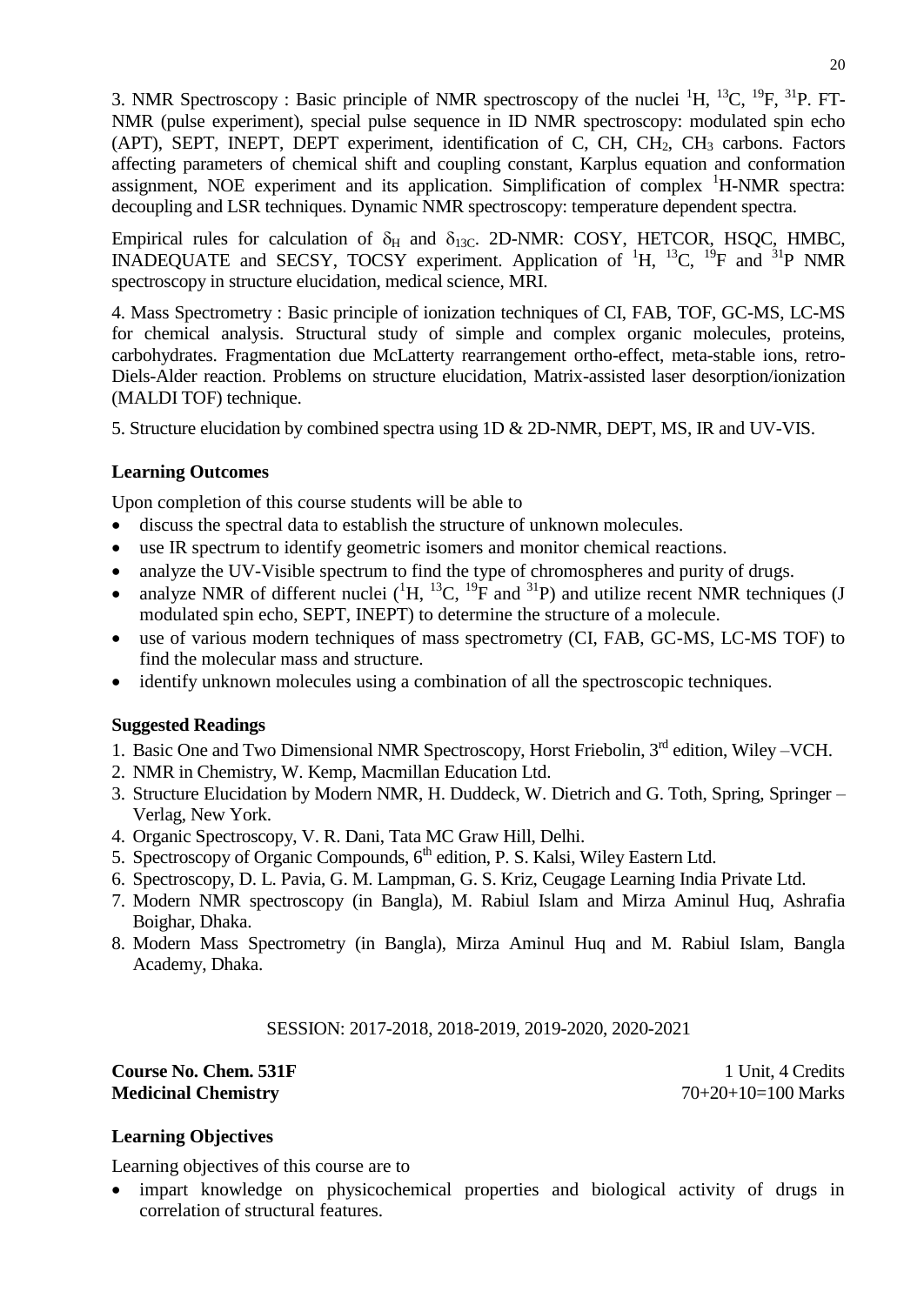- provide understanding of drug metabolism and drug design.
- develop in-depth knowledge on the phenomena of cancer, ulcer and on the action of medicines used for the treatment of these diseases.
- make students understand mode of action of opium analgesics.

# **Course Content**

1. Physicochemical Properties and Biological Activity of Drug: Drug-receptor interactions, hydrogen bonding and it's effect, drug absorption and biological membrane, factors affecting the accessibility of the drugs to the active site, drug transport.

2. Structural Features and Pharmacologic Activity: Influence of optical isomerism, influence of geometrical isomerism and conformational isomerism on drug activity.

3. Drug Metabolism: Pathways of metabolism, drug biotransformation pathways (phase 1): aromatic hydroxylation, oxidative deamination of amines, oxidation of alcohol, hydrolysis. Drug conjugation pathways (phase 2): glucoronic acid conjugation, sulfate conjugation and amino acid conjugation.

4. Drug Design: Optimizing target interactions: SAR method, pharmacophore, strategies in drug design: variation of substituents, extension tactics, isosteres & bioisosteres, simplification tactics, rigidification tactics, structure-based drug design  $\&$  molecular modeling; optimizing access to the target: improving absorption, making drugs resistant to chemical and enzymatic degradation, targeting drugs, prodrug.

5. Anticancer Agents: Definition and cause of cancer, genetic faults leading to cancer, treatment of cancer, drugs acting on nucleic acid, drugs acting on enzymes, antibodies, antibody conjugates and antibody directed therapies.

6. The Opium Analgesics: History of opium, morphine:structure activity relationship; morphine analogues: variation of substituents, extension, simplification and rigidification; opioid receptors and mechanism of actions.

7. Antiulcer Agents: Definition and cause of peptic ulcers, treatment of peptic ulcer, gastric acid release,  $H_2$  antagonists: histamine and histamine receptors, searching for a lead, cimetidine: biological activity, structure and activity, metabolism, ranitidine and its structure activity relationship, traditional and herbal medicines.

8. Introduction to Medicinal Plants: History of medicinal plants and ethonobotany, antifungal plants, fundamentals of phytotherapy, toxic plants and toxicity class, metabolic engineering of plant natural products.

# **Learning Outcomes**

Upon completion of this course students will be able to

- explain the importance of pharmacokinetics, pharmacodynamics and metabolism of drugs.
- discuss the structure-activity relations of a given drug.
- describe mode of action of anticancer and antiulcer drugs.

- 1. An Introduction to Medicinal Chemistry, Graham L. Patrick, Oxford University Press.
- 2. Foye"s Principles of Medicinal Chemistry, David A. Williams and Thomas L. Lemke, Lippincott Williams & Wilkins, New York.
- 3. Goodmund Gilman's The Pharmacological Basis of Therapeutics,  $11<sup>th</sup>$  edition, ed. Joel G. Hardman, Lee E. Limbard, McGraw-Hill.
- 4. An Introduction to Medicinal Plants, Ashwini Dutt, Adhyayan Publishers & Distributors.
- 5. Introduction to South American Medicinal Plants, Ingrid Roth and Helga Lindorf, Springer, Berlin.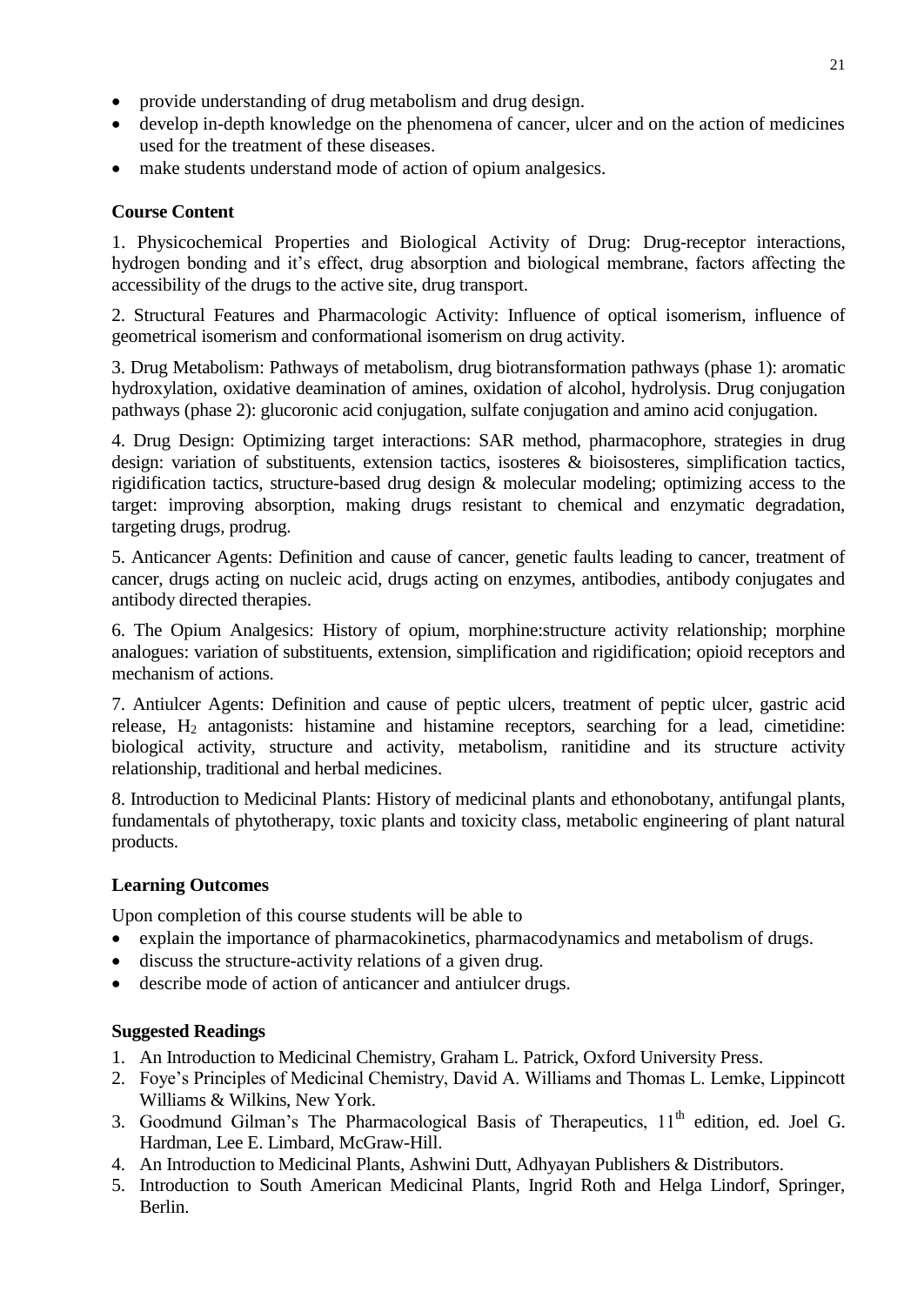#### SESSION: 2017-2018, 2018-2019, 2019-2020, 2020-2021

#### **Course No. Chem. 532F** 1 Unit, 4 Credits<br> **Chemistry of Natural Products** 2014 2014 2014 2015 2016 2017 **Chemistry of Natural Products**

#### **Learning Objectives**

Learning objectives of this course are to

- develop knowledge on extraction, isolation & purification of natural products.
- impart crystal clear understanding of the chemistry of important natural products like terpenoids, alkaloids, natural pigments, steroids and hormones.
- develop knowledge on biosynthesis of natural products and a basic idea about marine natural products.

#### **Course Content**

1. Biosynthesis of Natural products: Introduction, biosynthesis of carbohydrates (monosaccharides), terpenoids (Mono-, sesqui-, di- and triterpenoids), alkaloids (Quinoline, isoquinoline, phenanthrene, piperidine and indole alkaloids) and steroids.

2. Terpenoids: Extraction, isolation and purification; Characterization of terpenoids by chemical as well as physical methods (IR,UV, NMR and Mass spectroscopy) and synthesis with special reference to α-pinene and β-amyrin.

3. Alkaloids: Extraction, isolation and purification; Characterization of alkaloids by physical methods (IR,UV, NMR spectroscopy and Mass spectrometry), degradation experiments and synthesis with special reference to cocaine, colchicine and quinine.

4. Natural pigments: Introduction and classification; basic idea about carotenoids, flavonoids, xanthones, porphyrins. Characterization of flavonoids by degradation experiments and synthesis with special reference to quercetin. Synthesis of β-carotene.

5. Steroids and Hormones: Steroids : Introduction, chemistry of cholesterol, stigmasterol and saponins. Basic idea about steroidal alkaloids. Hormones: Introduction; classification; Chemistry of Sex hormones (testosterone), Adrenocortical hormones (cortisone) and plant hormones (gibberellins).

6. Marine Natural Products: General discussion about marine natural products.

#### **Learning Outcomes**

Upon completion of this course students will be able to

- understand the steps of biosynthesis of carbohydrates, terpenoids, alkaloids and steroids.
- know the extraction, isolation and purification of different natural products like terpenoids and alkaloids.
- describe the characterization of different terpenoids, carotenoids, flavonoids and alkaloids by chemical as well as physical methods.
- explain the natural pigments like carotenoids, flavonoids, etc.
- discuss the chemistry of different types of steroids, hormones and steroidal alkaloids.
- understand the basics of marine natural products.

- 1. Organic Chemistry, I. L. Finar, Longmans, Vol. 1 & 2, ELBS, Longman.
- 2. Natural Product Chemistry, K.B.G. Torssell, J. Wiley and sons New York.
- 3. Natural Products Chemistry, P. S. Kalsi, Kalyani Publishers, New Delhi.
- 4. An Introduction to the Alkaloids, G. A. Wawan, Blackwell Scientific.
- 5. Mono & Sesqui-terpenes, P. de Mayo, Inter Science.
- 6. Chemistry of the Alkaloids, S. W. Pelletier, Van Nostrand Reinhold.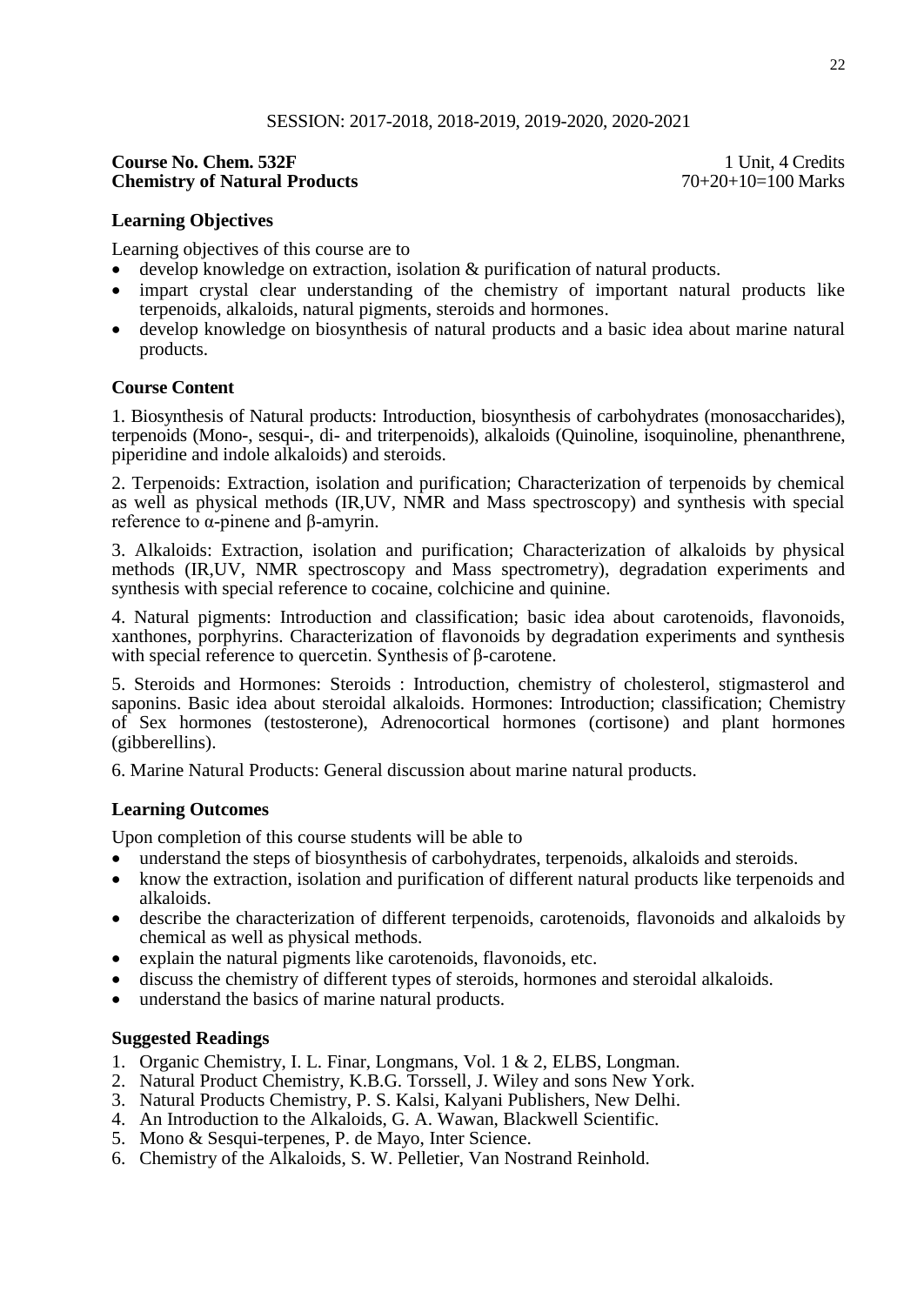## **Course No. Chem. 533F** 1 Unit, 4 Credits **Organic Synthesis** 70+20+10=100 Marks

## **Learning Objectives**

Learning objectives of this course are to

- provide an up-to-date account of modern methods of synthetic organic chemistry.
- go through radical, anion, cation, pericyclic and organometallic mediated processes, gaining new insights into the factors governing the mechanistic, stereochemical and regiochemical course of such processes.
- lay understanding of key transformations in-depth and to utilize them in synthesis.
- cover the strategies employed in the total synthesis of complex type of molecules.
- introduce different modes of energies (microwave, ultrasonic etc.) besides classical heating.

#### **Course Content**

1. Synthesis of alicyclic compounds (including fused ring system), Prismane, Basketene, Cubane, Triastaran, Tricyclo  $[2.2.0.0^{3.5}]$  hexane, Tricyclo  $[2.1.1.0^{2.5}]$  hexane, Tetrahedran and its derivative, Tricyclo  $[6.3.0.0^{2.6}]$  Undecane, Rotanes, Cyclophanes.

2. (i) Selectivity: definitions, stereotopic and stereofacial selectivity, Intramolecular symmetry, Topicity and Prochirality, (ii) Stereoselective reactions of carbonyl compounds Nucleophilic addition to carbonyl compounds use of a chiral substrate, Use of a chiral reagent, use of a chiral catalyst, asymmetric conjugate addition, addition of alkylboron derivatives, stereoselectivity of enolate formation alkylation of enolates, the aldol reaction, asymmetric aldol reactions, (iii) Stereoselective reactions of alkenes – The Diels-Alder reaction, chiral dienophiles, chiral dienes, chiral lewis acids, Bulky lewis acids, [2+2] cycloaddition reactions, Sigmatropic rearrangements, stereoselective hydroboration-substrate control, reagent control, catalyst control, stereoselective hydrogenation, stereoselective epoxidation, asymmetric dihydroxylation.

3. Enantioselective opening of epoxides, enantioselective deprotonation of ketones, asymmetric reactions of diketones, diacids and dilactones.

4. Synthesis of dyes: Introduction to dyes, definitions, requisites of a true dye, Era of natural dyes, Nomenclature of dyes Intermediates, nomenclature of dyes, Types of fibres, dyeing, Fastness properties, classification of Dyes, Synthesis of the following dyes: Eriochrome Black T, Eriochrome Black A, Eriochrome Red B, Diamond Black F, Direct Deep Black, Safranine T, Alizarine cyanine G, Rhodamine B.

5. Agrochemicals: Synthesis of organochlorine insecticides-Chlorobenzilate; cyclodiene group insecticides: Aldrin, endrin; organophosphorus insecticides- Dimecron (phospamidon), Azodrin (monocrotophos), Malathion, Ekalux, Fungicides-Ceresan-M, Dazomate, Herbicides: Proximpham, Asulam.

6. Liquid Crystals: Synthesis of liquid crystals – strategies and methods – introduction. Synthetic routes to calamitic liquid crystals, Synthetic routes to chiral liquid crystals, Synthetic routes to discotic mesogens.

#### **Learning Outcomes**

Upon completion of this course students will be able to

- appreciate how modern synthetic organic chemistry is conducted.
- propose plausible synthetic strategies or routes to complex organic structures.
- recognize suitable reagents for given transformations.
- suggest mechanistic or strategic rationales for given synthetic routes.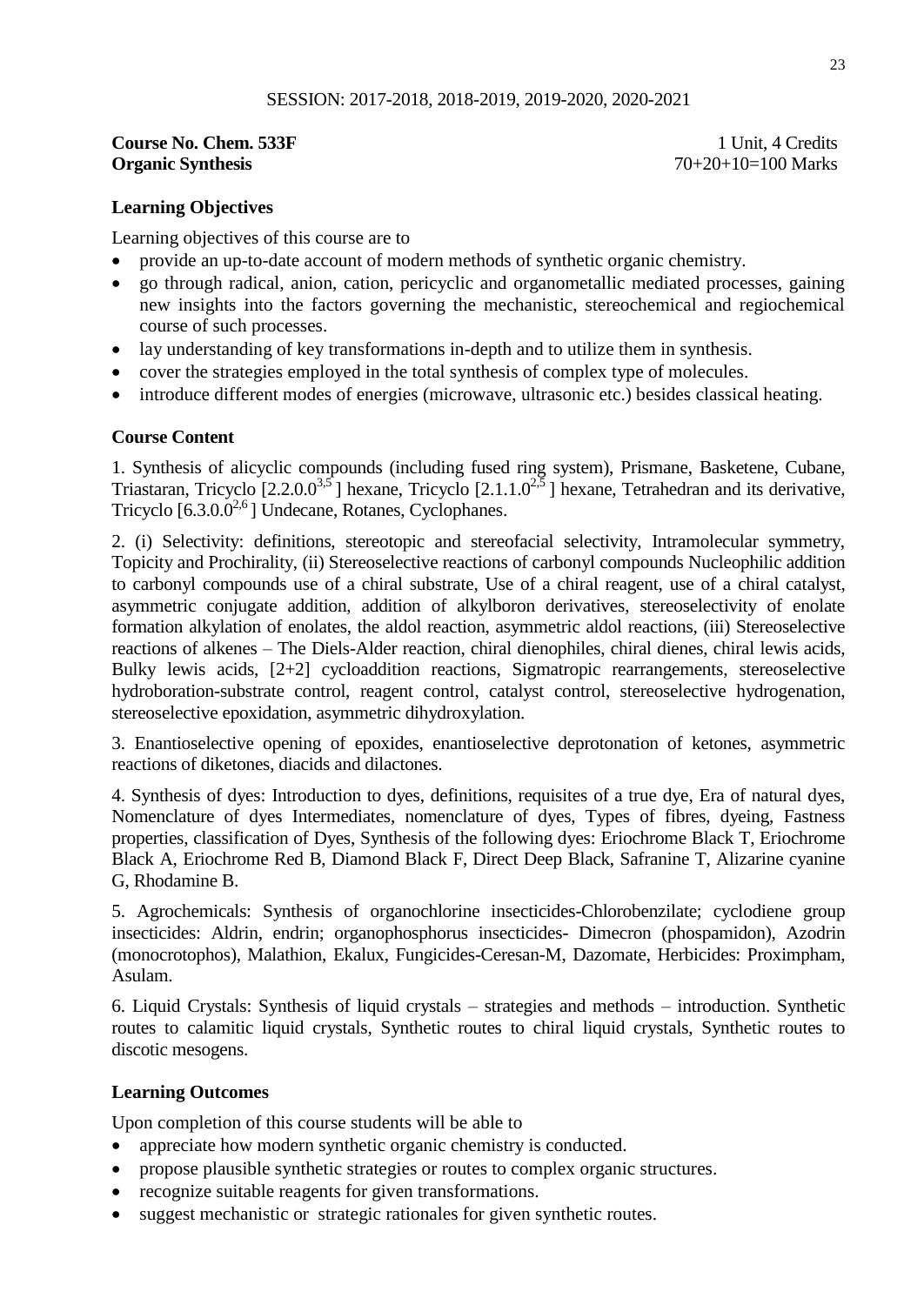- understand the stereochemical principles on which asymmetric synthesis is based.
- explain the importance and value of total synthesis.
- describe the use of selected heteroelements, both metals and non metals, to facilitate synthetic transformations.
- achieve enough knowledge to make a laboratory based synthetic protocol viable for a commercial or an industrial scale.

#### **Suggested Readings**

- 1. Selectivity in Organic Synthesis, Robest S. Ward, John Wiley & Sons.
- 2. Stereoselective Synthesis, A Practical Approach, Mihaly Nogradi, VCH, Weinleim.
- 3. Stereoselective Synthesis in Organic Chemistry, Atta-Ur-Rahman & Zahir Shah Springer, Verlag.
- 4. Synthetic Dyes, Gurdeep R. Chatwa, Himalaya Publishing House.
- 5. Principles of Pesticide Chemistry, S. K. Handa, Agrobios (India).
- 6. Introduction to Liquid Crystals Chemistry and Physics, P. J. Collings and M. Hird, Taylor and Francis Publisher.
- 7. Organic Chemistry, I. L. Finar, Longman, Pearson.

## SESSION: 2017-2018, 2018-2019, 2019-2020, 2020-2021

## **Course No. Chem. 534F** 1 Unit, 4 Credits **Food Chemistry** 70+20+10=100 Marks

# **Learning Objectives**

Learning objectives of this course are to

- introduce students with food chemistry.
- provide in-depth knowledge on food additives and food contamination.
- acquaint students with milk  $\&$  dairy products as well as cereals  $\&$  cereal products.
- impart knowledge on fruits & fruits products and coffee, tea & cocoa and to create health awareness on the consumption of these type of food.
- expose students to usefulness of spices, salt and vinegar.

#### **Course Content**

1. Aromatic Substances: Concept Delineation; Aroma analysis; Aroma isolations; Separation; Chemical structure; Enantioselective analysis. Occurrence & Formation of Individual aroma compounds, e.g. Carbonyl compounds, Pyranones, Furanones Thiols, Thiophenes, Thiazols, Pyrroles, Pyridines, Pyrazine, Phenols, Alcohols, Esters, Lactones, Terpenes. Natural and Synthetic Flavorings.

2. Food Additives: Vitamins; amino acids, minerals, aroma substances; Flavor Enhancer, sugar substitutes; Sweeteners; Food colors; Antioxidants, Acids, bases; Thickening agents, Gel builders, Stabilizers; Humectants, Anticaking agents, Bleaching agents, Clarifying agents, Propellants & Protective gases, Surface-Active Agents e.g. Emulsion (Structure & activity), Synthetic emulsifiers.

3. Food Contamination: Toxic trace elements; Toxic compounds of microbial origin; Pesticides, Veterinary medicines and feed additives; Polychlorinated Biphenyls (PCB"s), Polycyclic aromatic hydrocarbons, Nitrosamines, Cleansing agents and Disinfectants.

4. Milk and Dairy Products: Milk: Physical and Physico-chemical Properties; Composition; Processing of milk, Types of Milk, Dairy Products: Production of Fermented milk products, e.g. Sour milk, Yoghurt, Taette milk, Cream, Butter, Condensed milk, Dehydrated milk products, Ice cream, Cheese; Casein; Whey products, Lactose, Aroma of milk and diary products, metabolic process.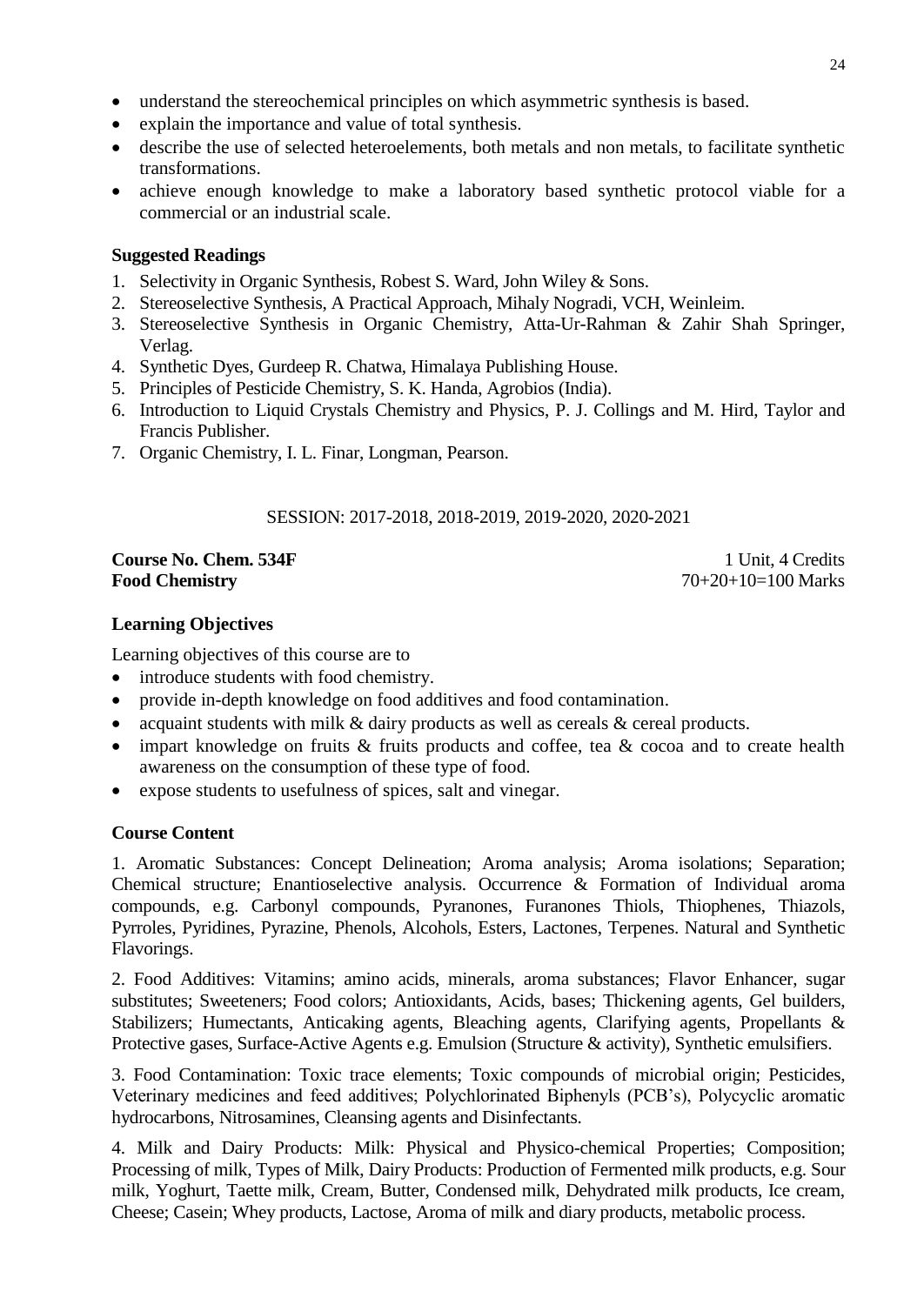5. Cereals and Cereal Products: Introduction, Origin, Chemical composition, Celiac disease; Individual constituents; Role of Enzymes in processing; Cereals-milling; Baked Products & Pasta products (Assay, Additives, Production, Tests).

6. Fruits and Fruit Products: Fruits: Composition, N-containing compounds Carbohydrales, Lipids, Organic acids, Phenolic compounds: Hydroxyaromatic acids, Flavonoid compounds, Anthocyanidins; Aroma compounds in different fruits, Vitamins & minerals in fruits, chemical changes during ripening of fruits, ripening as influenced by chemical agents; Fruit Products: Production and Preservation–Dried fruits, Canned fruits, Deep frozen fruits, Fruits in Sugar Syrups, Fruit juices; fruit Nectars, fruit juice concentrates, Fruit syrups, Fruit powders; Fruit juice beverages, Lemonades; Caffeine containing beverages, analysis.

7. Coffee, Tea, Cocoa: Coffee and coffee substitutes (Harvesting and Processing, Composition, Coffee Products); Tea and Tea-like products (Harvesting and Processing, Composition, reactions involved during processing, Products); Cocoa and Chocolate (Harvesting and Processing, Composition, Reactions during fermentation and drying).

8. Spices, Salt and Vinegar: Spices: Composition, Aroma substances (Biosynthetic pathway), Pigments, Antioxidants, Products, Spices powder, extracts and Concentrates, Blended spices, Preparation, Curry powder, Mustard; Salt: Composition, Occurrence, Production, Special salt, salt substitutes; Vinegar: Production, Microbiological production, Chemical synthesis, Composition.

#### **Learning Outcomes**

Upon completion of this course students will be able to

- describe clearly food additives and food contamination.
- explain chemistry and importance of milk & dairy products and cereals.
- analyze fruit & fruit products and coffee, tea, cocoa and know the advantages and disadvantages of these food.
- discuss usefulness of spice, salt and vinegar.

#### **Suggested Readings**

- 1. Food Chemistry, H. D. Belitz and W. Grosch, Springer Verlag, Berlin.
- 2. Food Flavours: Biology and Chemistry, Carolyn Fisher and Thomas R. Scott, RSC.
- 3. Flavor Chemistry: Industrial and Academic Research, Edited by Sara J. Risch and Chi-Tang HO, American Chemical Society.

#### SESSION: 2017-2018, 2018-2019, 2019-2020, 2020-2021

#### **Course No. Chem. 535F** 1 Unit, 4 Credits **Fragrance Chemistry** 70+20+10=100 Marks

# **Learning Objectives**

Learning objectives of this course are to

- impart an understanding of the principles of chemistry and their vital importance to fragrance technology.
- make them know the ever-evolving technology of essential oil extraction.
- help acquire knowledge of the artisty of blending multiple scents and the growing use of synthetic essences.
- provide knowledge on the complex process of product development from raw materials and ingredients for formulations, applications and finished products.
- acquaint the legal, regulatory and technological standards governing beauty products.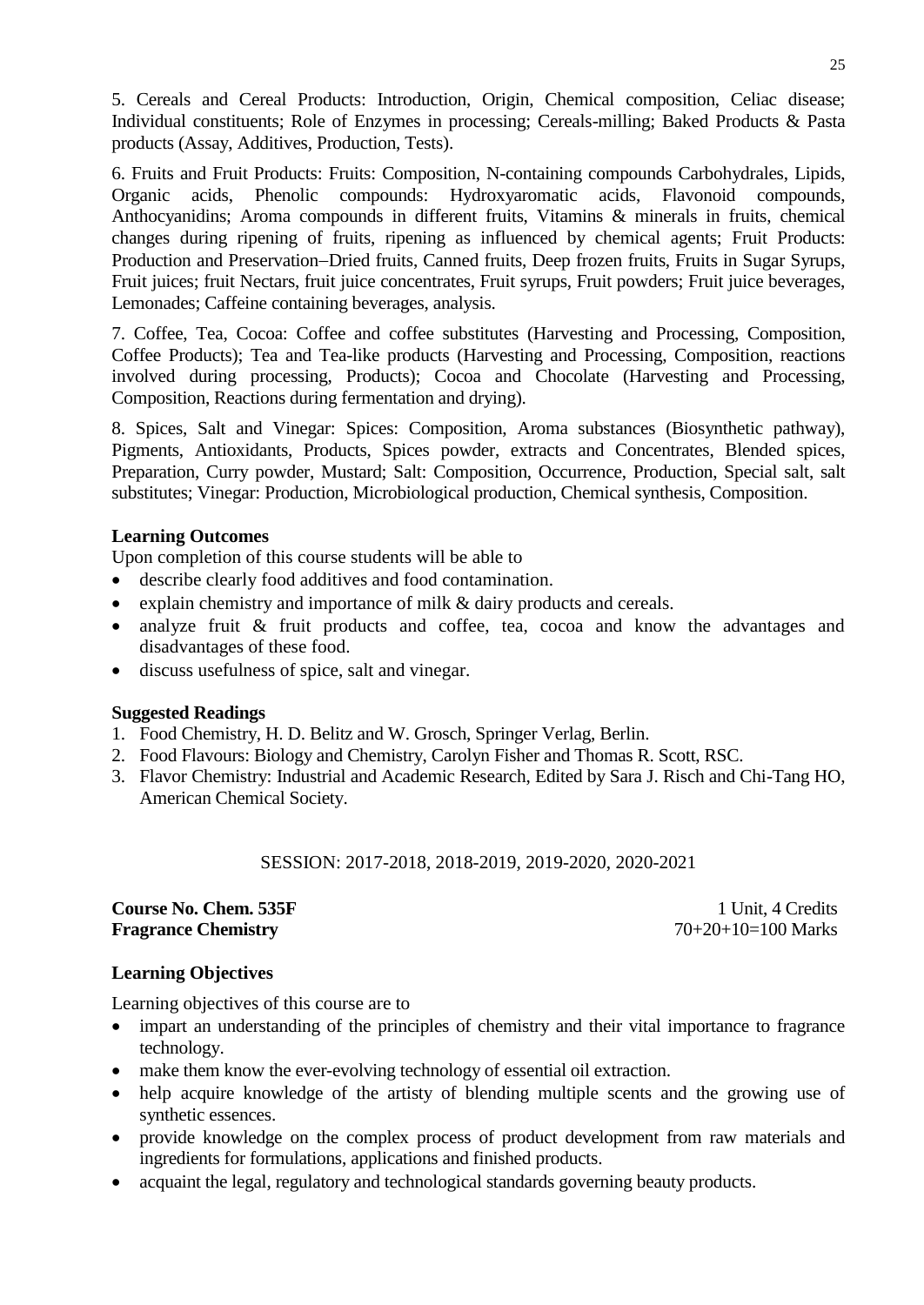#### **Course Content**

1. Introduction: Definition of Fragrance, Human Primary Odours; Odour Classes; Commercial Classes of Fragrance.

2. Structure-Odour Relationships: Regioselectivity, Stereochemistry, Geometry of Unsaturated Compounds; Influence of Substituents, Diestereoselectivity Triaxial Rule, The Bifunctional Unit, Enantioselectivity; QSAR (Quantitative-Structure-Activity-Relationship), Quantitative Odour Perceptions.

3. Natural source of fragrance molecules; essential oils and terpenes; monoterpenes and sesquiterpenes; synthetic derivatives of natural fragrance molecules e.g.  $\alpha$ - and  $\beta$ -Pinene, 3,7-Dimethylocta-1,6- diene, myrcene and related compounds.

4. Perfumes of etherial oils: Isolation from natural source & synthetic pathway to Ionones, rose ketones and rose alcohols, patchouli alcohols, Jasminols, violet odourants, Osmanthusols, Drimane and Dinorlabdanes.

5. Fragrance molecules from petro-chemical source, Isoprene, Isobulylene and 3- methyl-1- buten-3 ol as source material.

6. Perfumes of Animal source and the synthetic methods for the followings: Muscon, exalton, zibeton, exaltolid, ambrox, ambraldehyde.

7. Musks : Nitromusks, Polycyclic Musks, Macrocyclic Musks, Perfume ingredients from Benzene, Toluene, Phenol, Naphthalene, Cyclopentanone and Dicyclopentadiene.

8. The Application of Fragrance: Fine Fragrance, Vegetable Soap, Aerosol, Antiperspirant, Shampoo, Shower and Bath Gel, Lipstick, Nailpolish, Toothpaste, Bodylotion, Face powder, Deodorant, Aftershave, Hairspray, Sunscreen.

9. The Safety and Toxicology of Fragrance: Safety Assessment, Skin Irritation, Skin Sensitization, Photoeffets, Neurotoxicity, Reproductive effects etc.

# **Learning Outcomes**

Upon completion of this course students will be able to

- know the natural source of scents as well as can synthesize the fragrance molecules.
- formulate products from raw materials and develop their individual skills in scents production.
- identify scents, categorize it according to essence.
- differentiate the good effects of utilization of cosmetics from its adverse effects.

- 1. Scent and Chemistry: The Molecular World of Odors, Guenther Ohloff, Wilhelm Pickenhagen and Philip Kraft, Verlag Helvetica Chimica Acta, Wiley-VCH, Zurich.
- 2. The Chemistry of Fragrances, David H. Pybus and Charles S. Sell, RSC, Paperbacks.
- 3. Chemistry of Fragrant Substances, Paul Jose Teisseire VCH Publishers, Inc. Weinheim.
- 4. Scent and Fragrances, Wilhelm Pickenhagen & Brian M. Lawrence (Riechstaffe und Geruchssinn, G. Ohloff), Springer-Verlag, Berlin.